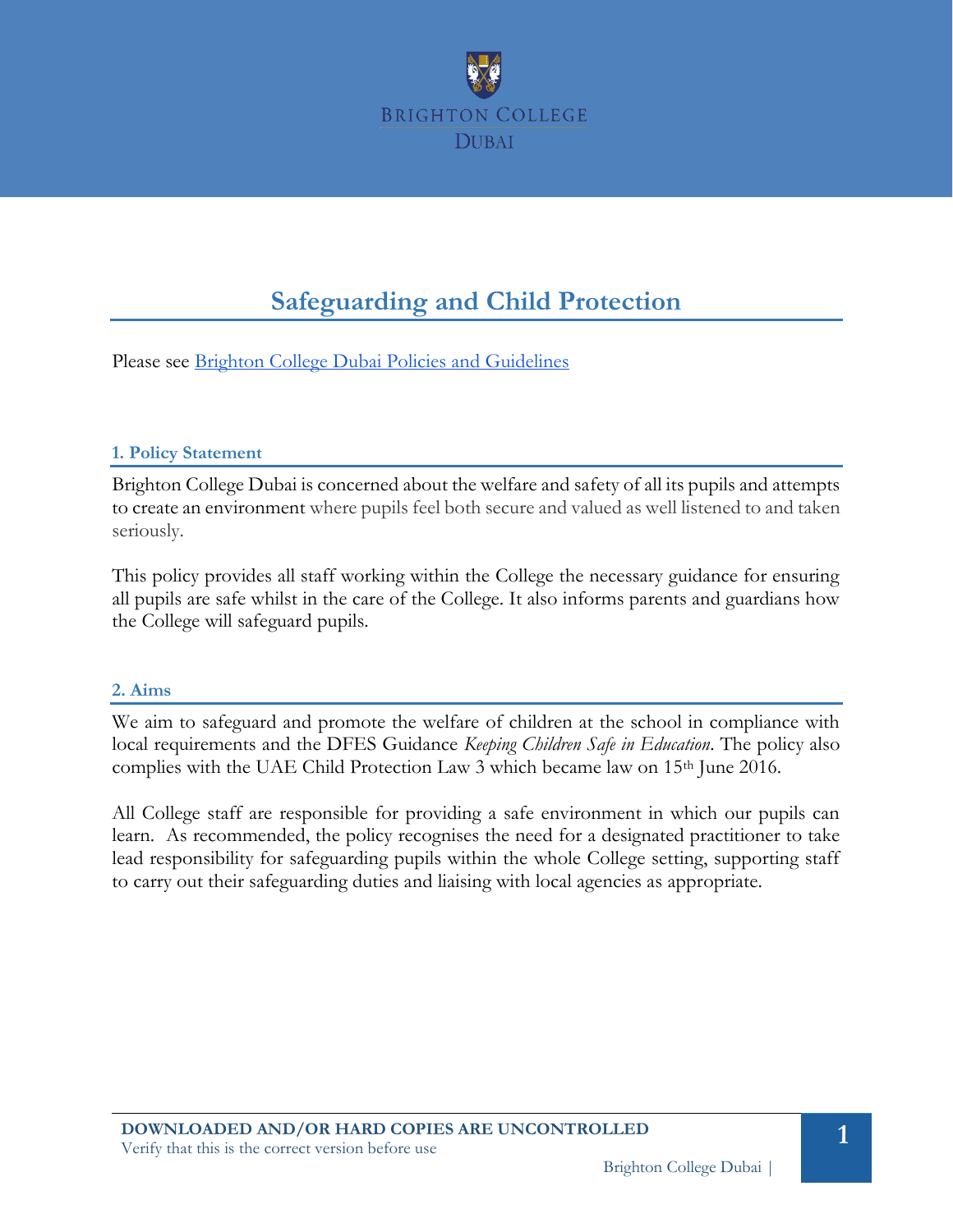

#### **3. Practice and Procedure**

#### 3.1 Guiding Principles

The welfare of the College's pupils must be the primary concern of all staff members. In the event that there is disagreement regarding the rights of the parent or child, the child's welfare should be paramount.

- All staff should be alert to the signs of abuse and know to whom they should report concern or suspicions.
- A Designated Safeguarding Lead with knowledge and skills in recognizing and acting upon child protection concerns is the first point of contact for staff and parents where a concern is identified.
- All staff with designated responsibility for child protection should receive appropriate training.
- There is an effective whole College policy against bullying.
- The College operates safe recruitment procedures (including CRB checks and local security checks). The College will ensure that any full, part-time, supply, peripatetic or volunteer staff are security checked prior to employment/engagement. This is a whole College requirement and should include all ancillary staff as well as academic teaching staff.
- Any deficiencies or weaknesses in child protection arrangements will be remedied without delay.
- The Board of Governors maintains a very high-level oversight of the safeguarding in school.

## 3.2 Designated Safeguarding Lead

The Designated Safeguarding Lead (DSL) for the College is Joe Donaghey, Deputy Head Pastoral. In the event he is unavailable, the following persons should be contacted:

- Sarah Brannon Headteacher Prep School & Deputy DSL
- Katy Cooke Head of Pre-Prep & Deputy DSL
- Simon Crane Head Master

The Designated Safeguarding Lead's (DSL) main tasks are to:

- Ensure that the Head Master is kept fully informed of any concerns
- Ensure all staff are aware who the DSL is, their role and contact details
- Ensure that all staff are aware of these procedures and what to do in the event they are concerned about a pupil
- Ensure that the safeguarding procedures are followed in the College.
- Ensure that appropriate training and support is provided to all staff.
- Decide whether to take further action about specific concerns.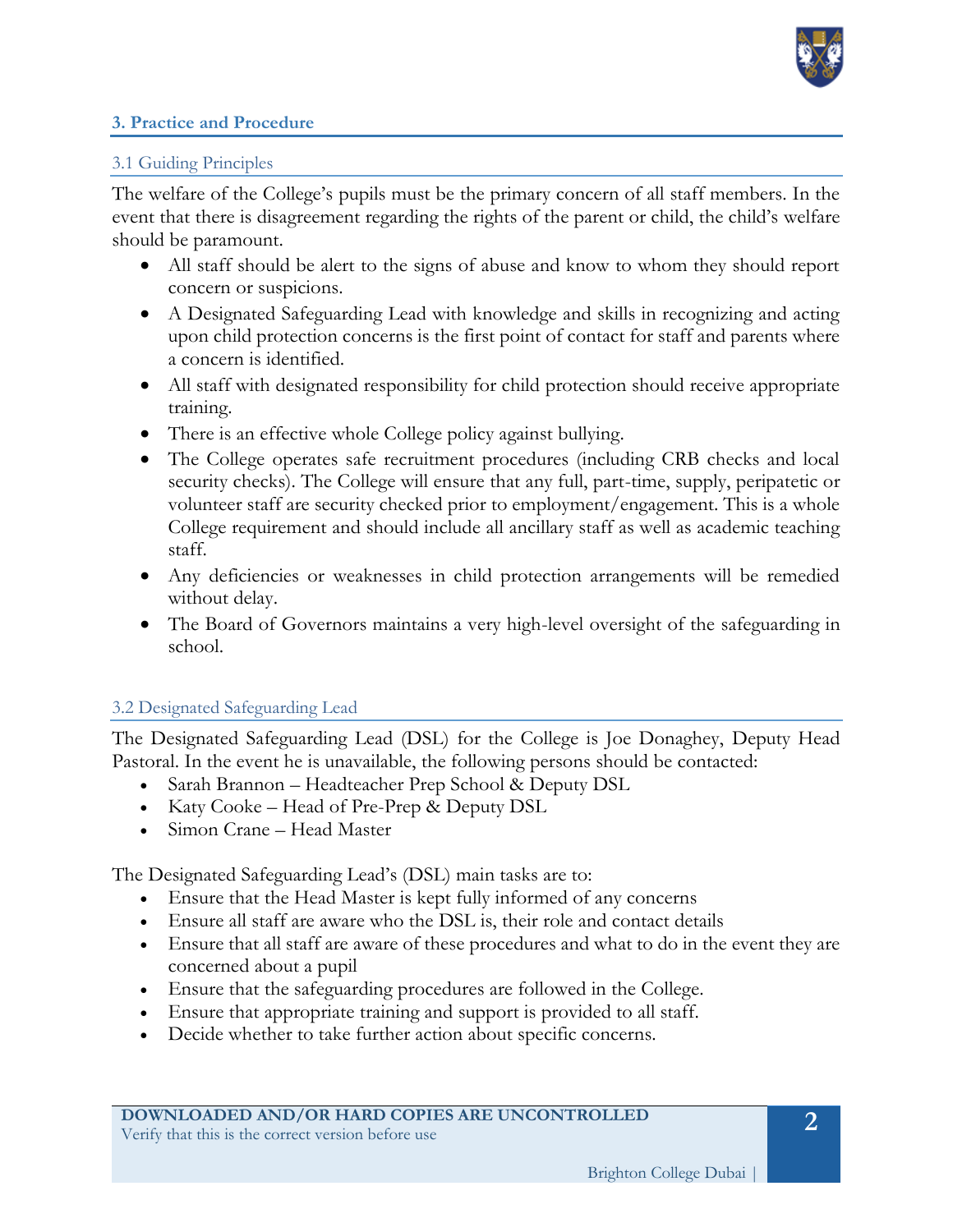

- Ensure that accurate records are maintained on individual cases and these are kept in a secure and locked location.
- Provide guidance to parents and staff about obtaining support.
- Inform parents of any concerns and work with them to try and facilitate change, unless this would place the pupil at greater risk
- Develop effective links with relevant agencies

## **We recognise that because of the day-to-day contact with children, the staff are well placed to observe the outward signs of abuse. The College will therefore:**

- Establish and maintain an environment where children feel secure, are encouraged to talk, and are listened to.
- Ensure children know that there are adults in the school whom they can approach if they are worried.
- Include opportunities in the PHSE curriculum for children to develop the skills they need to recognise and stay safe from abuse.
- Ensure that sharing of relevant information is conducted appropriately, in line with the welfare of the child, which is paramount.

## 3.2.1 Specifically:

- Any member of staff concerned about a pupil must inform the Designated Safeguarding Lead immediately. The DSL will inform the Head Master and the Deputy DSL's.
- The member of staff must record factual information regarding their concerns on the same day using CPOMS software. If access to CPOMS is not possible, paper records must be dated with a clear and concise account of the observations.
- The Designated Safeguarding Lead in consultation with the Head Master will decide whether the concerns should be referred to an outside agency.

## 3.2.2 Safeguarding Training:

We will follow the procedures set out by the College to:

- Ensure all staff and volunteers will receive annual training on the signs and symptoms of abuse and the procedures within Brighton College Dubai. They will also be made aware of their responsibilities for referring any concerns to the DSL.
- The Designated Safeguarding Lead and Deputy DSL's have received relevant Safeguarding Training.
- In addition to internal training, all staff in regular contact with pupils will receive online Safeguarding training.
- The Board of Governors have received training on the signs and symptoms of abuse and the procedures within Brighton College Dubai. This will be ongoing in line with staff training.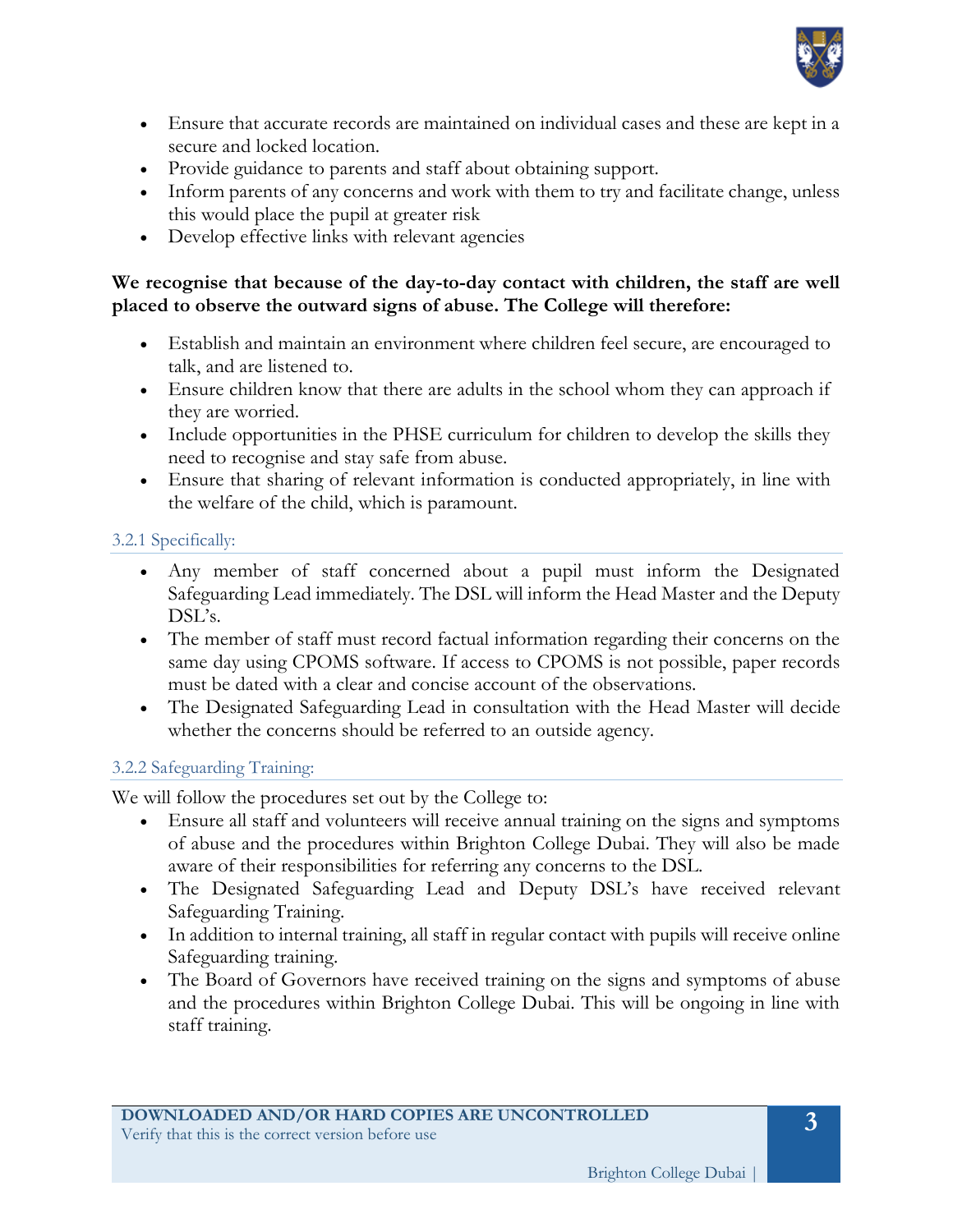

## 3.3 Recognising Child Abuse – When to be concerned

It is important that all members of staff, including visiting staff both paid and unpaid, should be aware and alert to possible outward signs of abuse or neglect. There are four categories of abuse: **emotional** abuse, **physical** abuse, **sexual** abuse and **neglect**. These signs may include one or more of the following:

- An injury that is not typical of the bumps and scrapes associated with everyday activities, or an injury that is not consistent with any explanation given.
- Frequent injuries even when apparently reasonable explanations are given.
- Sudden changes in behaviour, performance or attitude.
- Anxiety or low self-esteem.
- Knowledge of sexual matters beyond what would normally be expected, or sexual behaviour that is unusually explicit or inappropriate to the pupil's age.
- Disclosure of an experience in which the pupil may have been significantly harmed.

## 3.3.1 Inclusion and Children with Additional Vulnerabilities

Staff should also be alert to additional safeguarding challenges which exist for pupils who have learning differences and/or disabilities, for example, pupils may be more vulnerable to being bullied and may be unable to effectively communicate an abusive situation.

- a) People of Determination and children with learning differences can be more vulnerable to exploitation and abuse and should have enhanced access to support systems.
- b) They may be more isolated from their peers and may find it difficult to express concern.
- c) No concern should be overlooked or passed off as a symptom of a learning difference or disability; including (not an exhaustive list)
	- Communication
	- Toileting
	- Understanding right and wrong
	- Physical Build
	- Unusual or over-physical attachments to staff members or peers
- d) Staff must be hyper-vigilant to the needs and concerns of these children who are among the most vulnerable.
- e) Additional barriers can exist in identifying neglect and harm for some groups of pupils.

A more detailed overview of the possible signs of abuse are contained in Appendix 1.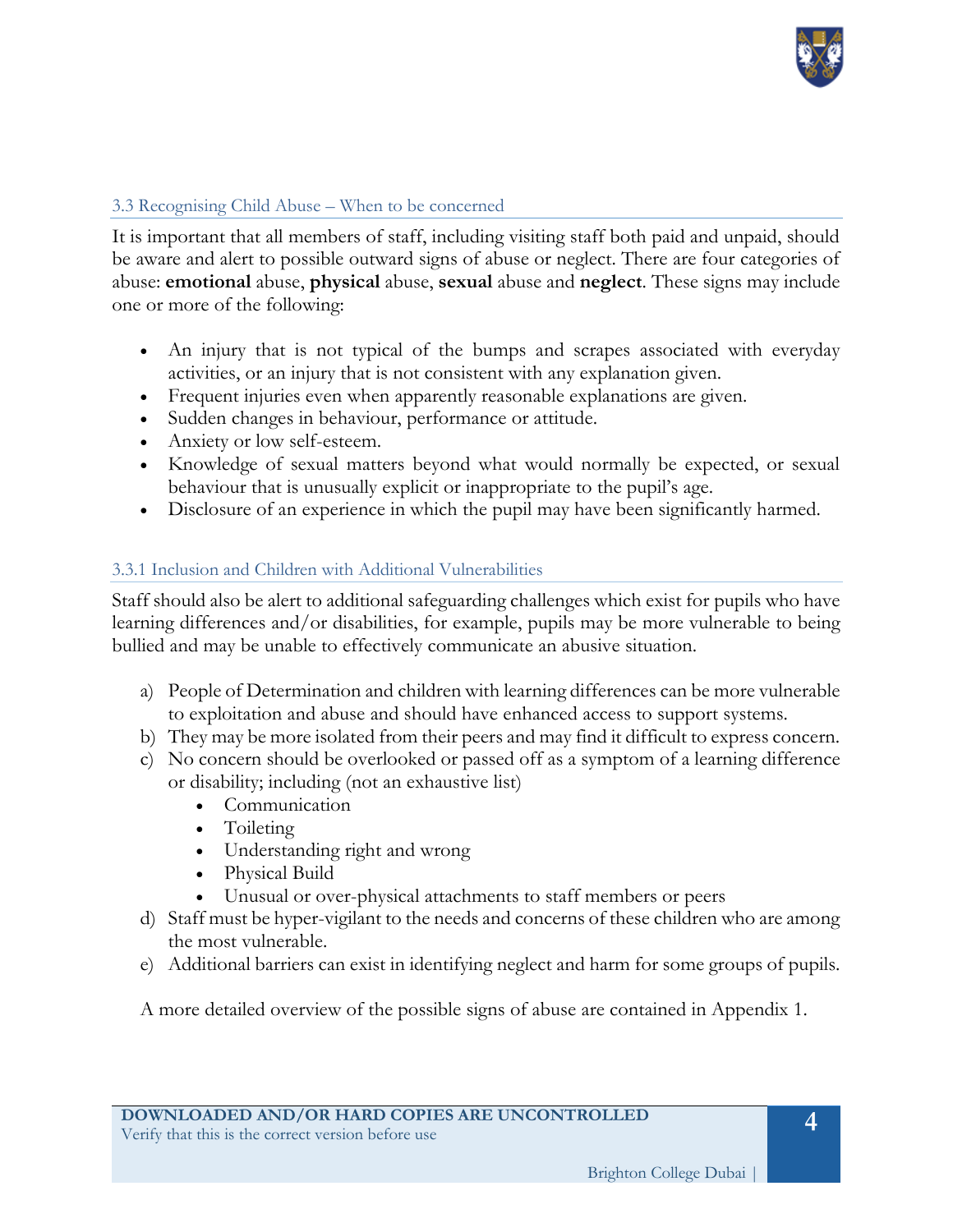

#### 3.3.2 Female Genital Mutilation (FGM) see KCSIE Sept 2021

'Female Genital Mutilation (FGM) comprises all procedures involving partial or total removal of the external female genitalia or other injury to the female genital organs. It is illegal in the UK and a form of child abuse with long-lasting harmful consequences'. The government of the UAE also views this procedure as illegal and has actively participated with the UK authorities to prevent girls being flown to parts of the world where this is still enforced. Any suspected cases of FGM should be referred to the Designated Safeguarding Lead following the same process outlined in this policy.

#### 3.3.3 Radicalisation (see KCSIE Sept 2021):

'Children are vulnerable to extremist ideology and radicalisation. Similar to protecting children from other forms of harms and abuse, protecting children from this risk should be a part of a schools' or colleges' safeguarding approach.' Any suspected cases of radicalisation should be referred in the same way as any other suspected cases of abuse. The PHSE programme in the Prep and Senior school facilitates pupil awareness of radicalisation within society.

#### 3.3.4 The abuse of a pupil by another pupil:

All staff should be aware of the potential for a pupil's relationship with another pupil to be or become abusive. Staff should be alert to this possibility and the requirement for concerns of this nature to be referred under the procedures detailed in this policy. Staff should also refer to the Anti-Bullying policy. Bullying is a subset of abuse that can take different forms including physical, sexual (including sexting), emotional and verbal. Peer on peer abuse should never be excused as 'teasing/banter/pupils growing up'. It is acknowledged that a pupil may be abused by more than one child. Suspected cases should be referred to the Designated Safeguarding Lead in the same way as any other safeguarding concern.

#### 3.3.5 Online safety:

Teaching and learning is increasingly involving online work. It is essential that pupils are safeguarded from harmful material which may be accessed online. The College ensures that there are appropriate filters and monitoring systems to ensure pupils are safeguarded. Pupils are also taught e-safety as part of the curriculum.

#### 3.4 Dealing with a Disclosure

If a staff member is told about abuse, or a staff member suspects or knows of any abuse of any pupil, the Designated Safeguarding Lead must be informed immediately in person or by telephone.

Even if the information is based on rumours of abuse, or there is a suspicion but no firm evidence, the DSL should be contacted regarding the concerns. Therefore, even if the incident does not seem serious it must be reported as it may be a small part of a much larger picture. This needs to be done with care and sensitivity and the pupil needs to be reassured that the matter will only be discussed with people who need to know.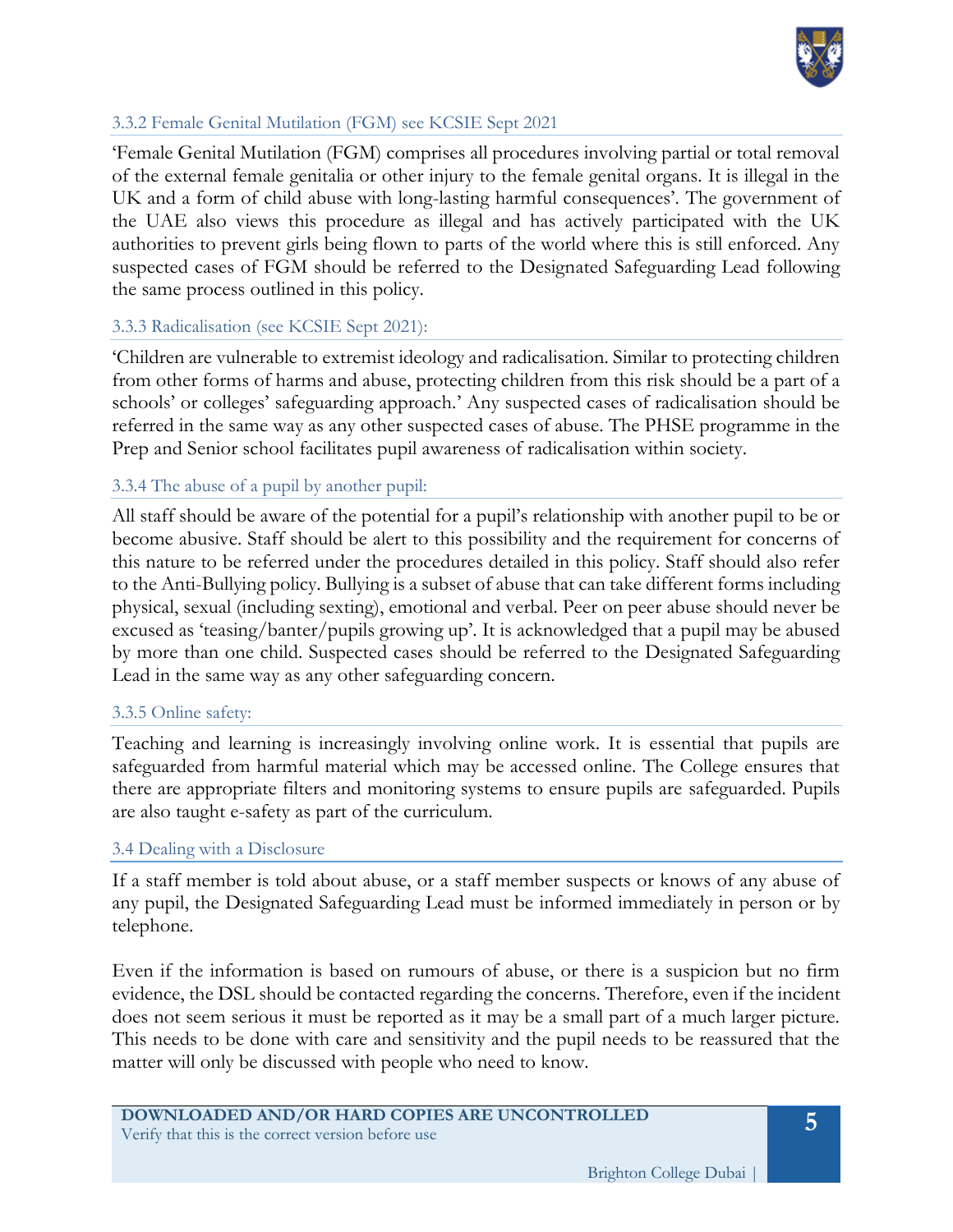

## **Do:**

- Arrange a place and time where you can talk as soon as possible, preferably with another adult present e.g. nurse or counsellor
- Stay calm and reassure the pupil that she/he is right to tell someone.
- Let the pupil know that she/he is not to blame
- Allow the pupil to speak and keep questions to a minimum
- Let him/her know that you recognise how difficult it is to talk about such experiences
- Explain that you will need to involve other people and why
- Report bruises or physical harm to the nurse so that this can be logged
- Be supportive and give realistic encouragement
- Talk to someone about your feelings and seek support for yourself
- Refer the concern immediately to the Designated Safeguarding Lead. Whilst the initial referral may be verbal, all referrals must be followed up by recording them on CPOMS software or the completion of the referral form by the member of staff making the referral. (Disclosure/Record of Concern form is in Appendix 2)

## **Do not:**

- Promise confidentiality. Even if the pupil is not at risk there may be other younger children who are and therefore staff cannot promise confidentiality.
- Make promises or reassurances you cannot keep
- Press for details or ask leading questions as this can affect subsequent investigation
- Ask the pupil to repeat the details unnecessarily
- React emotionally
- Interrupt or stop a pupil during a disclosure
- Underestimate your role as a trusted adult
- Forget to make time and seek support for yourself

For a short summary of the above please see Appendix 4. Following a referral, the DSL will gather information before deciding whether there is sufficient evidence for suspecting abuse in which case, he/she will speak with the pupil to decide the next course of action. In the event that there is a physical injury, the pupil will be seen by the school nurse who will be asked to record the nature of the injuries on a body map (Appendix 3). The DSL will contact the pupil's parents where this is an appropriate course of action and where the pupil will not be placed at greater risk.

**Staff should not investigate concerns or allegations themselves** but should report them immediately. This recorded disclosure should be made through CPOMS software (or written, see Appendix 2) should be made as soon as possible after the disclosure and should include:

- The date and time of the report
- The name of the person reporting the incident and, where different, the name of the pupil who has allegedly been abused OR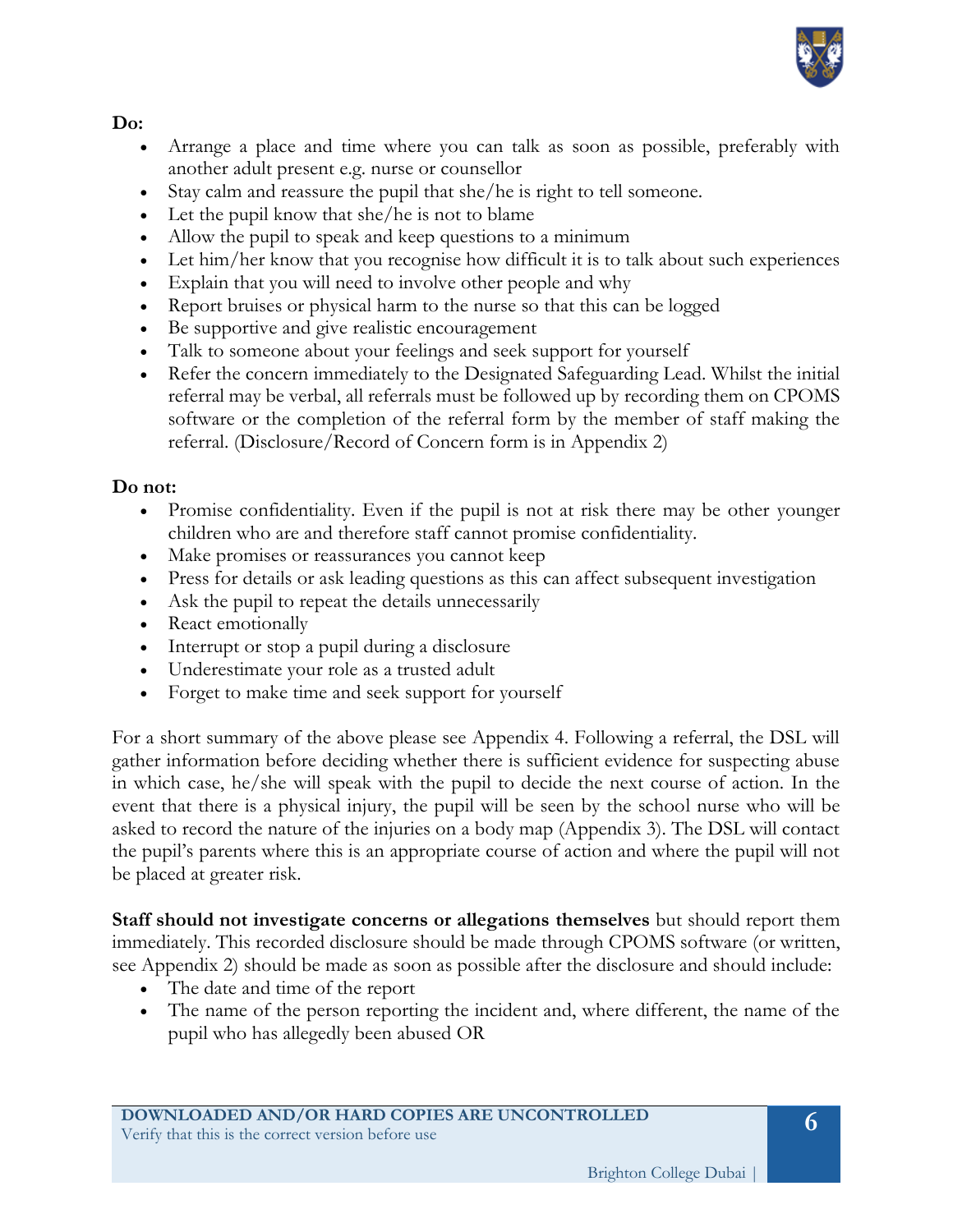

- Where, when and how disclosure took place and the names of anyone present and/or asked to attend
- The date, time and place where the alleged abuse happened
- The names of those present when the abuse occurred
- The account that was given of the allegations with nature of abuse and outcome, if known
- In the first instance, communication about such incidents should be directed **only to the Designated Safeguarding Lead or Head Master** in order to protect all concerned

## 3.5 Allegations Involving College Staff

The procedures apply to all staff including former members of staff. Those dealing with an allegation must maintain an open mind and ensure that further action is not subject to delay. Allegations against staff or volunteers should immediately be reported to the Head Master or in his absence to either the Head of Prep School or the DSL's (if the concern is not related to either of them).

In the event that an allegation is made against a member of staff at the College, the Head Master will take advice from the Designated Safeguarding Lead (unless the allegation involves the DSL) on how to investigate the matter. The Designated Safeguarding Lead or Head Master will make an initial assessment of the allegation, consulting others as necessary. Where the allegation is considered to be either a potential criminal act or indicates that the child has suffered, is suffering or is likely to suffer significant harm, the matter will be reported immediately to the Chairperson of the board of Governors. The initial assessment should be on the basis of the information received and gives rise to a decision whether or not the allegation warrants further investigation and if so by whom.

In the event of an allegation against the Head Master, this should be reported to the Chairperson of the Board of Governors without notifying the Head Master first.

3.5.1 Sharing Information/Independent Safeguarding Authority (ISA) and Relevant Local Authorities

The College undertakes to report to the ISA and any relevant local authorities within one month of leaving the school any person (whether employed, contracted, a volunteer or pupil) whose services are no longer used because he or she is considered unsuitable to work with children.

The College will share relevant information, where the welfare of the pupil is concerned, across the Foundation, Prep and Secondary DSLs. Line management meetings with teachers will contain agenda items on safeguarding concerns, where relevant. BCD staff understand the shared responsibility of the welfare of all pupils. Meetings will occur throughout the academic year to ensure information is shared appropriately with staff in order to support those who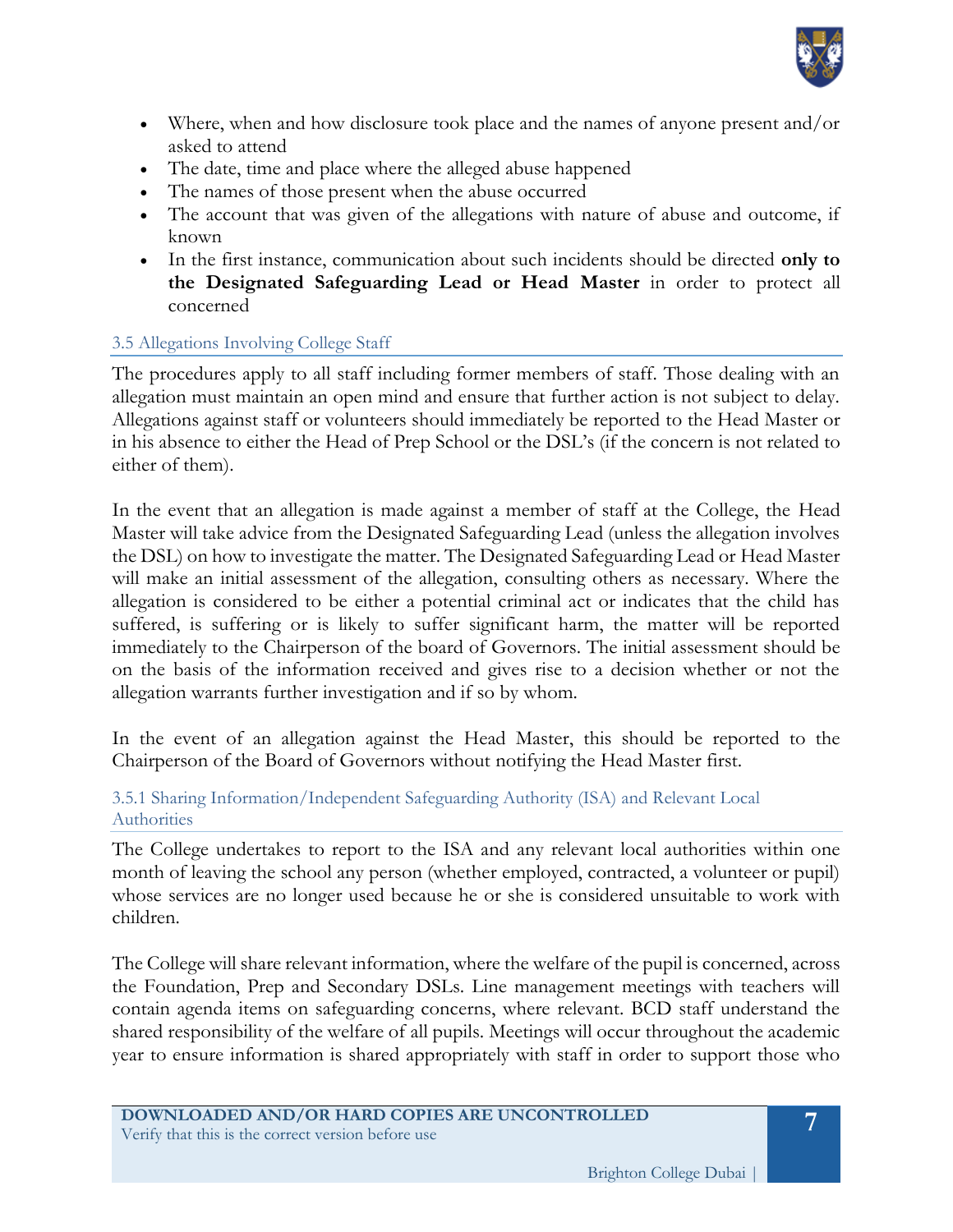

have come to the attention of DSLs. Where a disclosure has been made about a pupil, the DSL will follow up in an appropriate timeframe with the person who raised the disclosure to inform them of the steps taken. No information will be shared other than on a need to know basis.

Furthermore, BCD will ensure that best practice is considered when sharing information with other schools. In the instance of a pupil who is moving to another school and who has been identified as a cause for concern/in need of safeguarding, the DSL will give verbal information to the designated DSL at the new school on a need to know basis. The DSL will keep a paper record of what was discussed and any previously intended course of action. BCD will keep a record of previous pupils' safeguarding concerns and related auditing documents.

#### 3.6 Guidelines for Staff

This guidance is issued within this policy for the protection of both staff and pupils. In education, all relationships are founded on trust. It is vital for those in positions of trust to understand the power this gives them over those in their care, and the responsibility they must exercise as a consequence.

- Do not let suspicion, disclosure or allegations of abuse go unreported or unrecorded
- Do provide access for pupils to talk to you about any concerns they may have
- Plan activities that involve more than one other person being present or are at least within sight or hearing of others
- If it is necessary to speak to a pupil alone, always inform another member of staff where you are. It is advisable not to close the door of the room
- Recognise that caution is required in sensitive moments of counselling on matters such as bullying, bereavement or abuse
- On residential trips, pupils and staff must have separate sleeping accommodation
- Avoid situations that compromise your relationship with pupils and are unacceptable within a relationship of trust
- During coaching of sport or instrumental teaching, where a degree of physical contact may be inevitable, staff must be particularly aware that this should only be used to develop skills/techniques or to treat or prevent injury
- Staff are advised to avoid transporting a single pupil in a vehicle except in case of an emergency
- Remember that someone else may misinterpret your actions, no matter how well intentioned
- Do not have inappropriate physical or verbal contact with pupils. Avoid suggestive remarks or gestures, even in fun
- Do not jump to conclusions about others without checking the facts
- Do not rely on your good name to protect you
- **Do not believe "it could never happen to me"**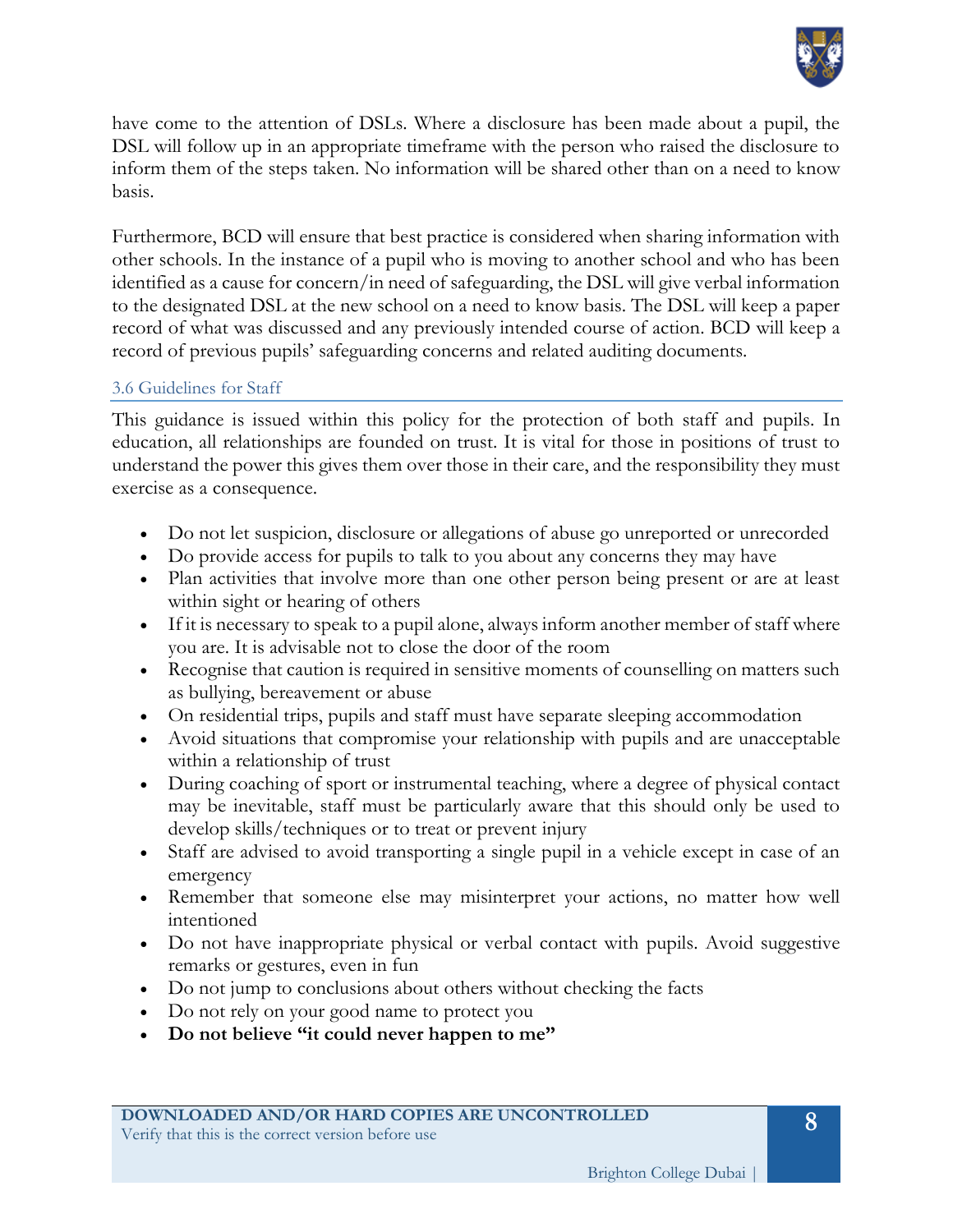

## 3.7 Allegations by one pupil against another pupil

Any such allegations will always be taken seriously and will be dealt with using sensitivity and care. The same principles for dealing with any disclosure apply to such cases:

- If a member of staff/volunteer suspects or is informed about an allegation involving a pupil, the College should listen and treat in good faith.
- The College should establish the initial salient details of the allegation and then contact both families for discrete appointments to discuss the area of concern.
- The College will ask the family/families to support the college's disciplinary approach with a view to developing a cooperative process.
- The College will liaise with the KHDA, sharing the nature of the area of concern and work towards a mutually acceptable solution.
- In association with the KHDA, the requirement to report the area of concern to the Police should be discussed.
- The College will seek legal advice with regard to the safety of the pupil returning to the College.
- The College will request that the family undertakes counselling as required regarding the pupil's return to college.

## 3.8 Distance Learning

When school is suspended and Distance Learning is implemented, normal school safeguarding policies and protocols apply. The principles of Keeping Children Safe in Education and this guidance continue to apply. The way the school is currently operating is fundamentally different to business as usual, however a number of important safeguarding principles remain the same:

- The best interests of pupils must always continue to come first
- If anyone has a safeguarding concern about a pupil they should continue to act and act immediately
- The DSL & Deputy DSL's are fully contactable with details available in Appendix 6
- Children should continue to be protected when they are online

## **Further Guidance for staff:**

- All live teaching lessons should be recorded by the teacher.
- When a live lesson is finished, pupils should exit the session and the teacher should end the session
- Live lessons should take place during school hours, (07:30am 3:20pm).
- Live lessons should take place from an environment that is quiet, safe and free from distractions. Ideally position yourself where there is a wall/curtain behind you.
- Live/recorded lessons must be delivered in professional dress
- If a pupil were to behave inappropriately, the school's normal Behaviour policy will apply.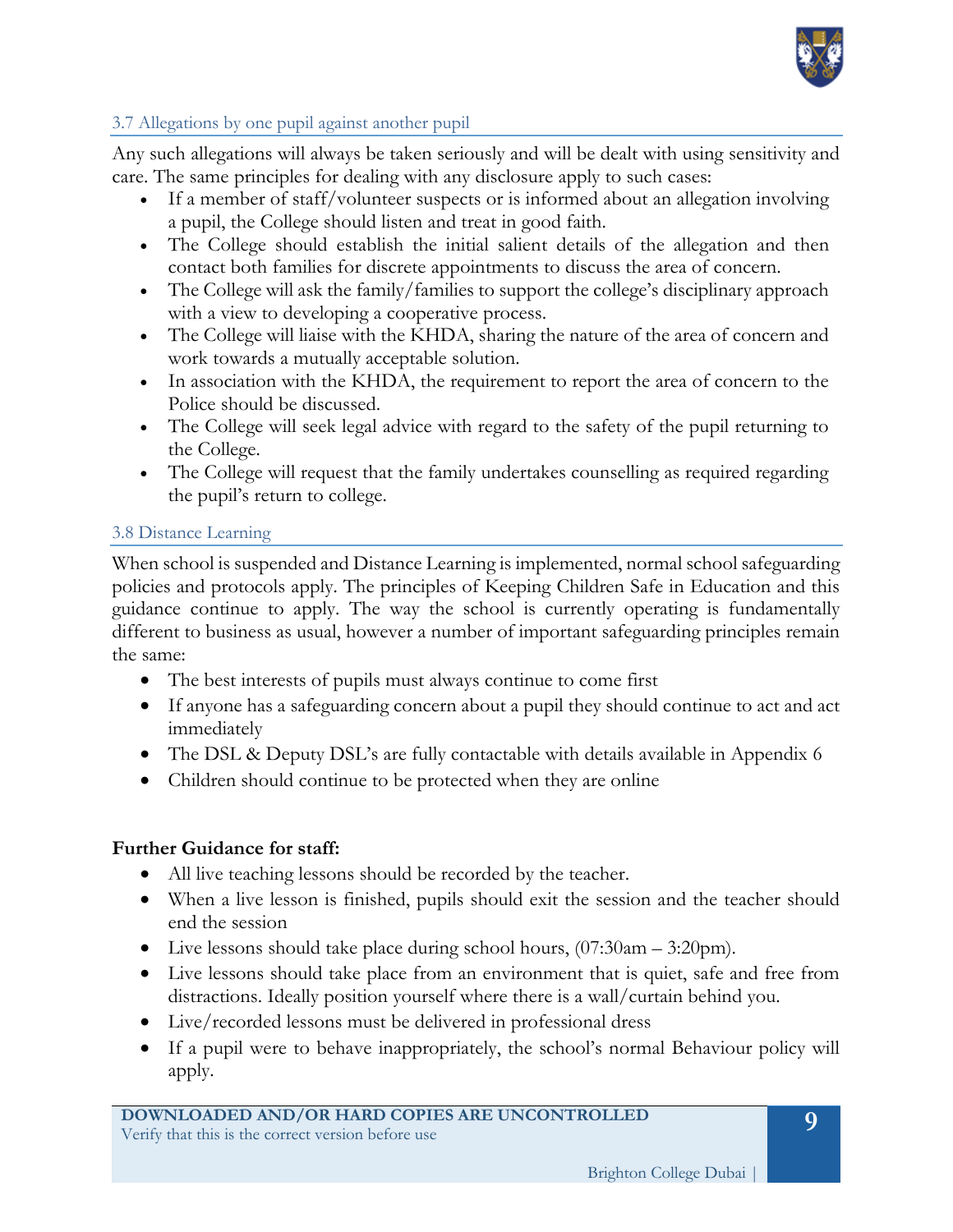

- A record of attendance should always be kept, iSAMs should be updated daily
- Forms of less formal communication, e.g. memes, emojis, GIF/giphys, stickers, text talk should not be used.

We are aware of the increased level of risk around one-to-one video meetings with pupils, however there are many reasons why these are helpful and appropriate, such as single pupil classes in the senior school, counselling, inclusion and pastoral support. It is important that all live sessions are recorded and saved locally by staff in order to protect yourself. Pupils should be informed prior to each session that it is being recorded by the staff member and that no pupils should record or take pictures of the screen without staff approval.

## **Inclusion, Counselling and Pastoral Support:**

Throughout distant learning these provisions will continue where possible. Due to the age and stage of pupils these may take an alternative form in order to adapt to the online environment. The relevant staff will keep House Tutors/Class teachers in the loop where provision is not possible.

## **4. Assessment and Record Keeping**

- In the event of a disclosure, best practice is followed as soon as is practically possible.
- Pass the concern to the Designated Safeguarding Lead.
- Listen but do not ask leading questions. Your role is not to investigate the disclosure
- Make notes as soon as possible after the conversation. These notes should be passed to the DSL as soon as they have been taken
- Do not destroy the original notes in case they are needed by a court.
- Record the date, time, place and any noticeable non-verbal behaviour **and the words used by the pupil**.
- Record on a body map (appendix 3) the site of any injury.
- Record statements and observations, not interpretations or assumptions.
- All information relating to safeguarding is maintained within a confidential file and is stored securely either in a locked cabinet or through a password protected data file.

## **5. Staffing - Safeguarding Leads**

Please see appendix 6 for staff with designated safeguarding lead responsibilities.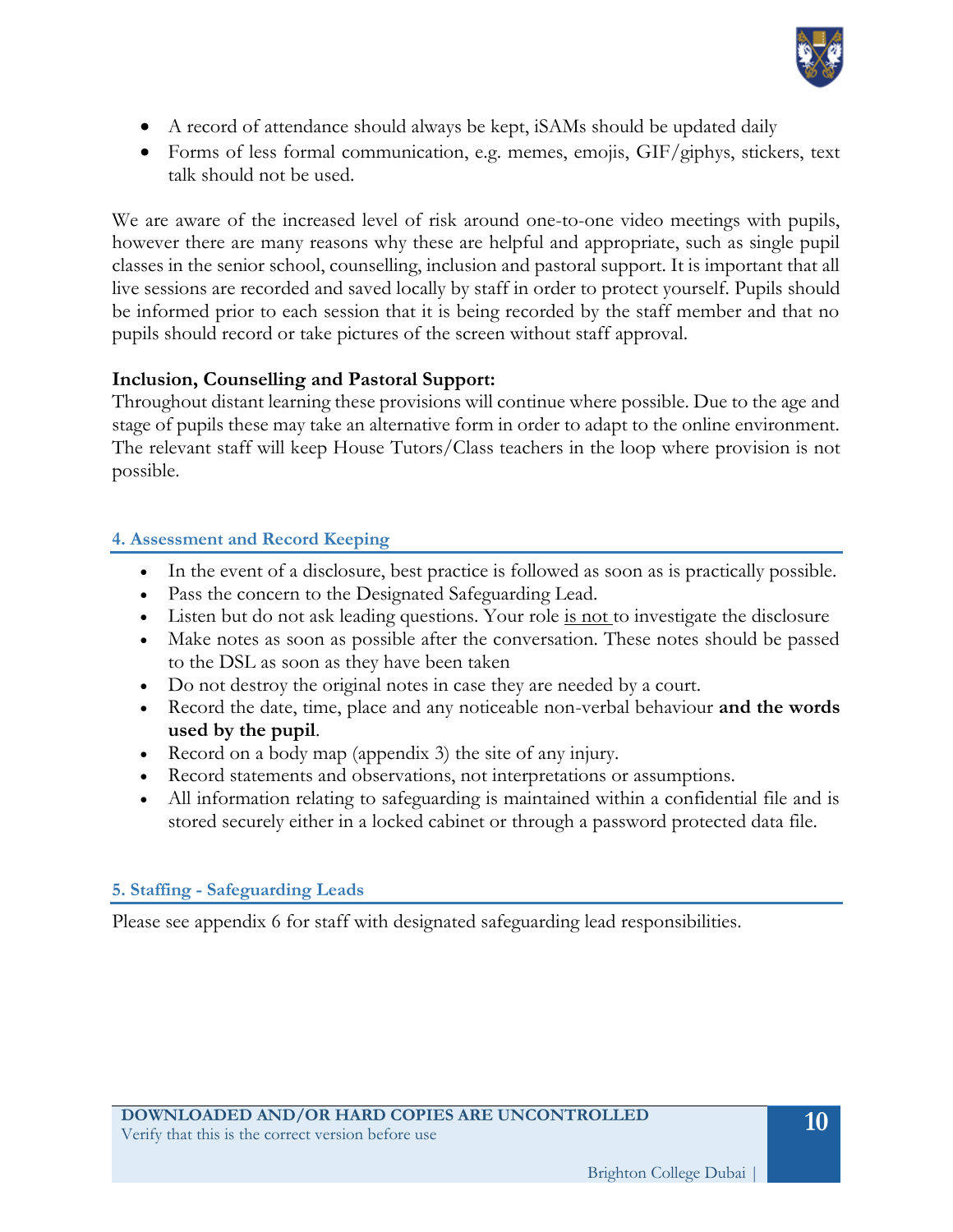

#### **6. Procedure following a Disclosure**

6.1 What happens after the initial report has been recorded?

- The Designated Safeguarding Lead will liaise with Head Master (HM)/School Counsellor for advice.
- The DSL/HM/School Counsellor should affect appropriate triage.
- The DSL/HM/School Counsellor should arrange a family conference where possible.
- The DSL will liaise with the KHDA.
- A school mobile number will be given for an age-appropriate child at risk to be ascertained on a case-by-case basis including the organisation of who will be responsible for it – normally the Head Master or DSL.
- The school will deal with a family in cases of parental bullying or violence on a case by case basis.
- If the pupil is at risk (e.g. self-harming, suicidal thoughts) the school must inform parents unless the abuse is alleged to be carried out by the parents.
- Where a disclosure has been made about a pupil, the DSL will follow up in an appropriate timeframe with the person who raised the disclosure to inform them of the steps taken. No information will be shared other than on a need to know basis.

#### 6.2 Monitoring

The Designated Safeguarding Lead will set a timescale for monitoring a pupil about whom a concern has been expressed (nominally  $6 - 8$  weeks but on a case-by-case basis on CPOMS or written - Appendix 5). If no indicators are found or appear to develop, the monitoring will cease. If indicators and concerns continue, appropriate action will be taken and recorded.

As part of good practice, parents should be advised that their child is to be monitored and involved in the process as much as possible.

An electronic(CPOMS) or paper file including all information including the details of how the allegation was followed up and resolved together with a note of any action taken and decisions reached, should be kept by the DSL and Head Master.

#### 6.3 Confidentiality and Information Sharing

All confidential issues relating to children and young people should be dealt with on a need to know basis. Therefore, only information relevant for a particular purpose should be passed on to the recipient, who in turn may not pass this information onto another individual, without consulting the informant.

Only relevant members of staff need to know the details or concerns relating to a pupil in need i.e. the Designated Safeguarding Lead, Head Master, Counsellor,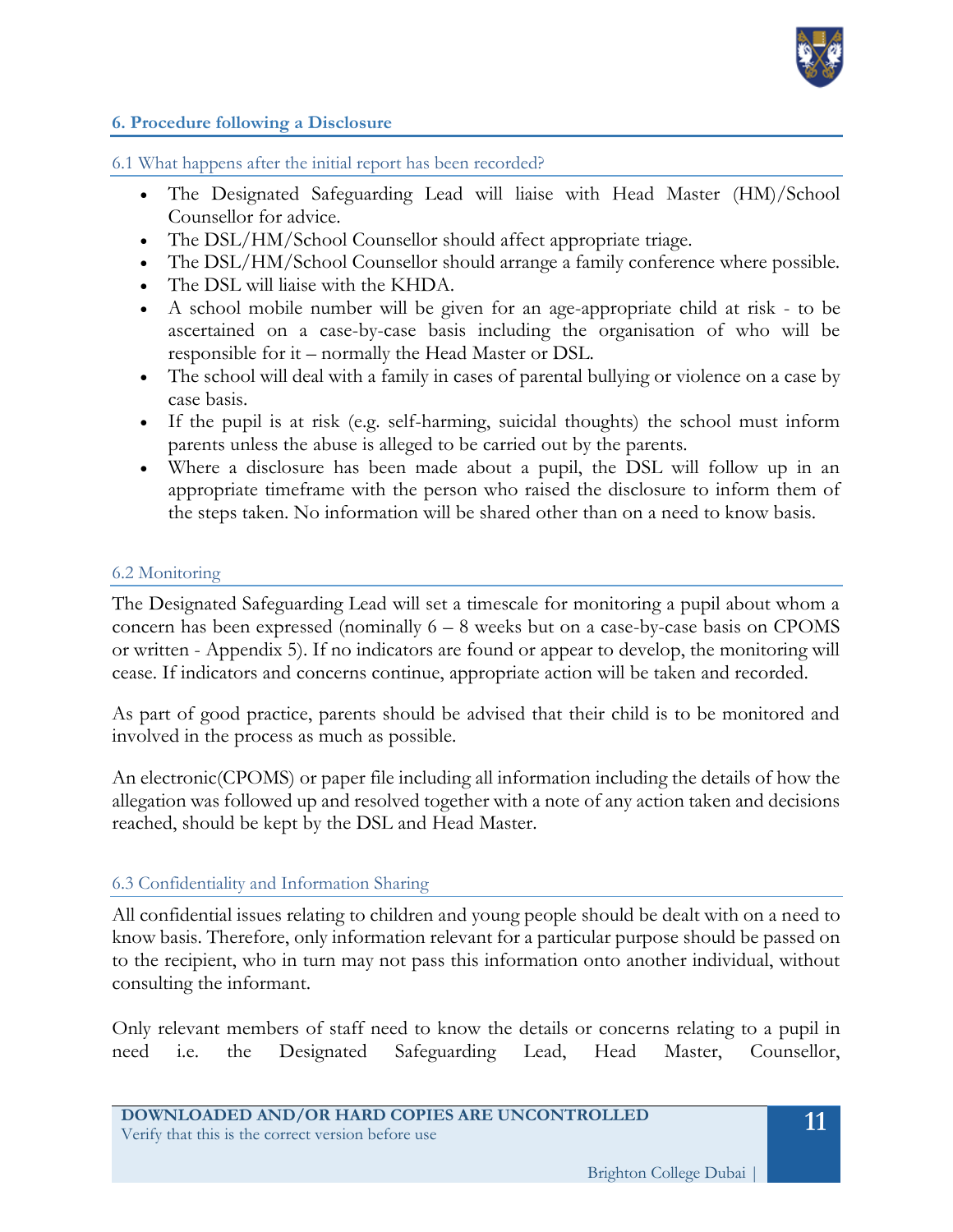

Housemistress/Housemaster, Nurses and anyone involved in monitoring particular aspects of a pupil's behaviour. The affected pupil should also know which members of staff are in possession of what information, when it will be shared, why and with whom.

Remember that instead of disclosing information unnecessarily, it is fine to say that "a concern has been raised and it is being dealt with following the College's procedures".

An electronic file will be kept on CPOMS(or a paper file). Nothing is to be kept on iSAMs. Any note-taking needs to be cognisant of our context. The Designated Safeguarding Lead will make contact and maintain open communication with parents, unless parents are alleged abusers. When a pupil or staff member leaves BCD any Child Protection issues should be passed on to the new school in the form of a phone call to the new Head Master from either the Head Master or the CEO whenever possible.

#### **7. Monitoring and Review**

This policy is monitored on a termly basis by the Head Master and is reviewed annually by the Board of Governors.

**8. Approved by**

Head Master on behalf of the College:

Afore

Simon Crane, Head Master

Chair on behalf of the Governors:

Mrs Nilay Ozral, Board Member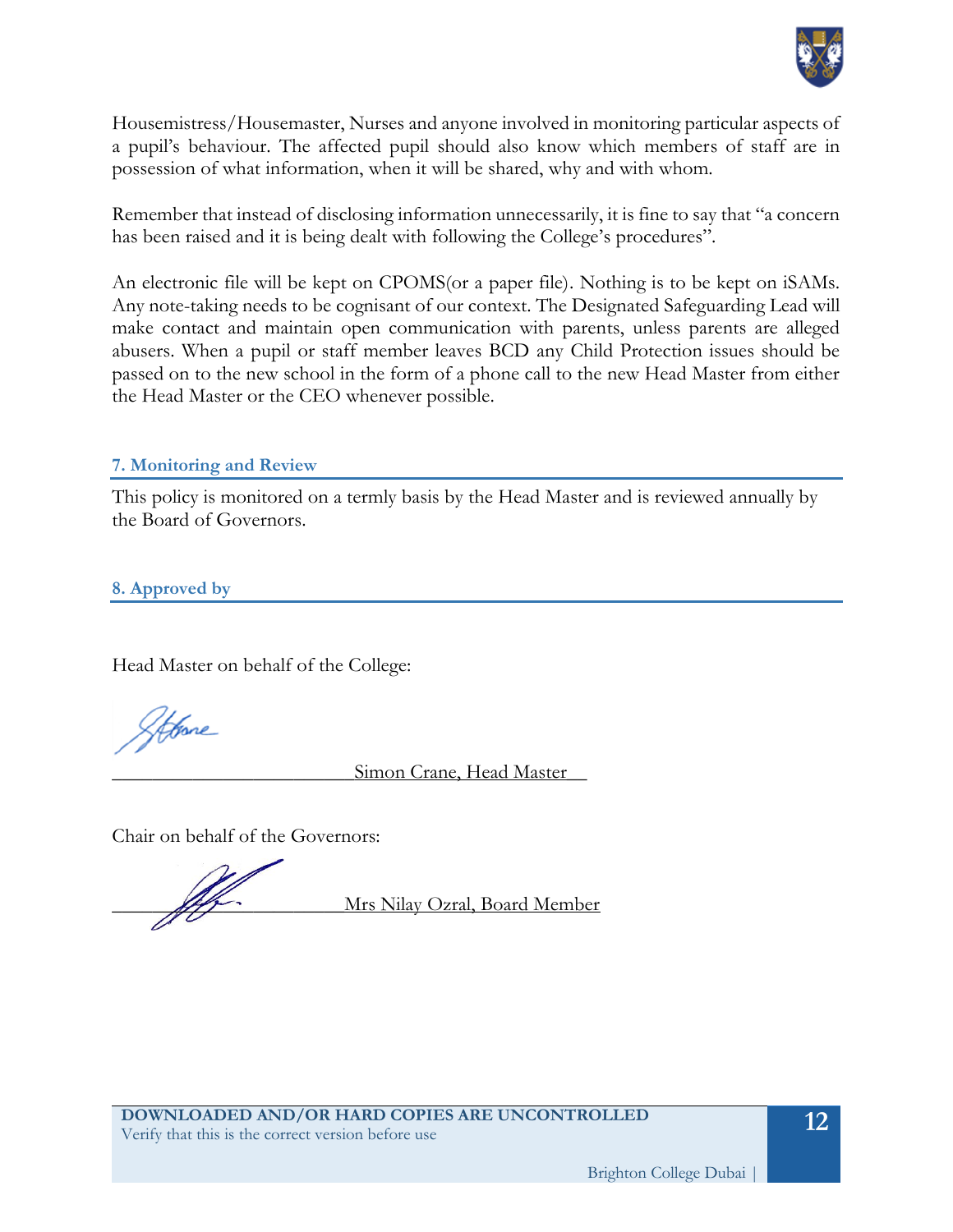

| <b>Version</b><br>No. | <b>Description of Change</b>                                                                          | Owner      | Date of Issue     |
|-----------------------|-------------------------------------------------------------------------------------------------------|------------|-------------------|
| 1.0                   | Minor edits throughout, updated<br>contact details                                                    | <b>JDO</b> | November<br>2019  |
| 2.0                   | Section 3.8 added to cover distance<br>learning                                                       | <b>JDO</b> | March 2020        |
| 3.0                   | Updated school timings, updated staff<br>titles and references to Keeping<br>Children Safe in Schools | <b>JDO</b> | September<br>2020 |
| 4.0                   | <b>Updated Deputy Safeguarding</b><br>Information                                                     | JDO        | November<br>2020  |
| 5.0                   | Updated external reference documents                                                                  | JDO        | September<br>2021 |
| 6.0                   | Reviewed and updated references to<br><b>CPOMS</b>                                                    | <b>JDO</b> | April 2022        |
|                       |                                                                                                       |            |                   |

## **Change History Record**

## **Brighton College Dubai Policies and Guidelines**

#### **Policy Statement**

Brighton College Dubai policies have been developed by the College Leadership Team (CLT) with input and guidance from the Brighton College network, including Brighton College UK.

Policies reflect current best practice.

At the time of writing, policies aligned with the following:

- DFES Guidance Keeping Children Safe in Education
- KHDA Guidance and Guidelines for Private Schools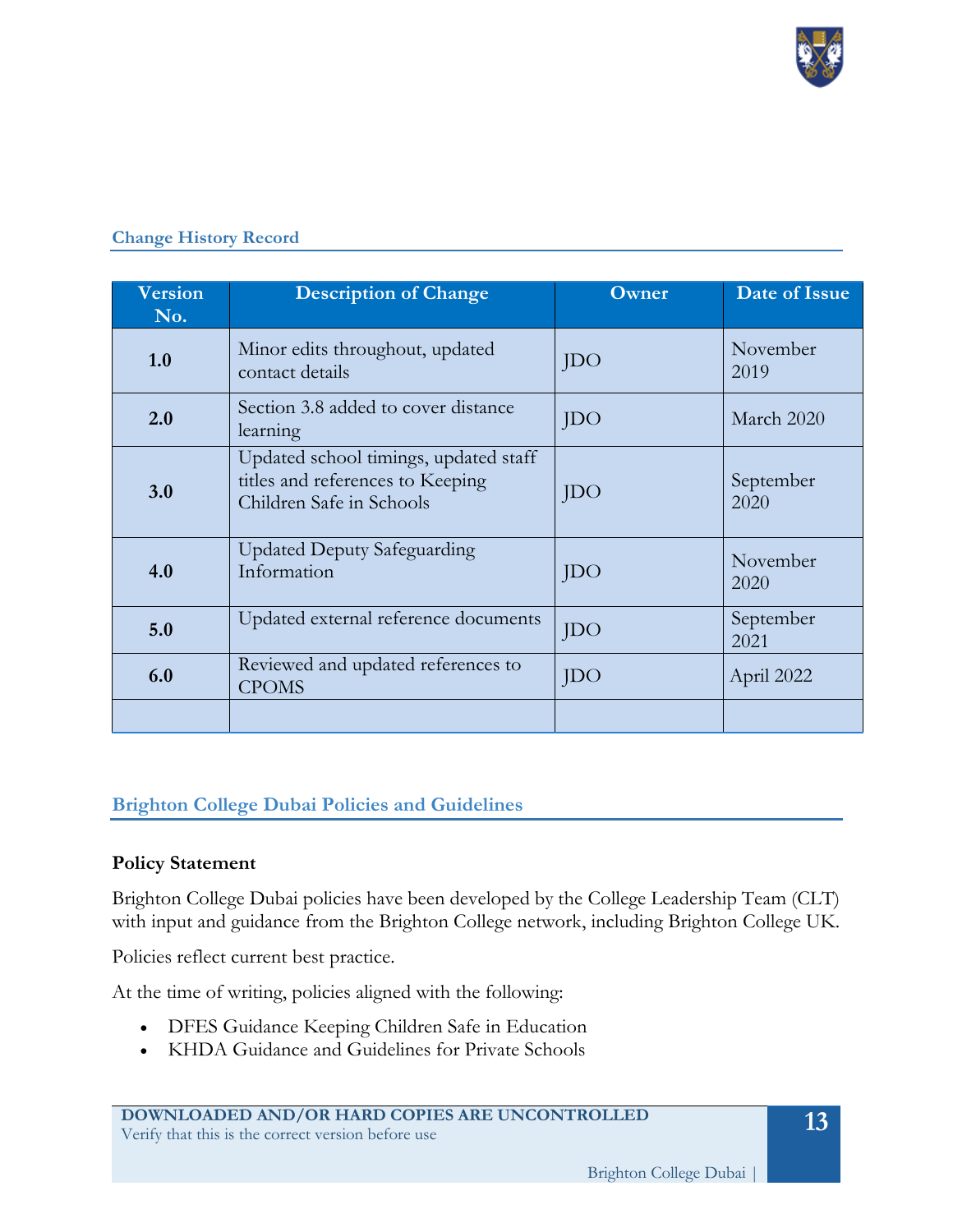

- MOE United Arab Emirates School Inspection Framework
- **DSIB School Inspection Supplement**
- The College's Academic Plan written for KHDA approval
- Standards for British Schools Overseas (DfE)
- COBIS Accreditation and Compliance
- Bloom Education and Bloom Holding policies where applicable

Should any regulations change or develop further, the policies will be reviewed to ensure continued alignment.

## **Policy Structure**

Policies will show the date of writing and reviews on them. Version control will also be in place. Should there be an error or inaccurate fact in any policy, a CLT member should be notified.

#### **Policy Development**

Policies will continue to be developed as strategic priorities are set.

## **APPENDIX 1**

## **Signs of possible Child Abuse**

It is important to remember that lists such as the one below are neither completely definitive nor exhaustive. The information in such lists has to be used in the context of the child's whole situation and in combination with a range of other information related to the child and his/her circumstances. There can be an overlap between all the different forms of child abuse and all or several can co-exist.

**1. Emotional Abuse -** Some level of emotional abuse is present in all forms of abuse. Persistent emotional ill treatment or rejection can cause serious effects on behaviour and emotional development and usually leads to a sense of low self-worth. It may involve inappropriate expectations (e.g. by age or ability), repeated criticisms that convey to a child that he or she is worthless or unloved. It may involve causing children frequently to feel unhappy, frightened or in danger.

## **Signs of possible emotional abuse**

- Low self-esteem
- Continual self-deprecation
- Sudden speech disorder
- Significant decline in concentration
- Socio-emotional immaturity
- 'Neurotic' behaviour (e.g. rocking, head banging)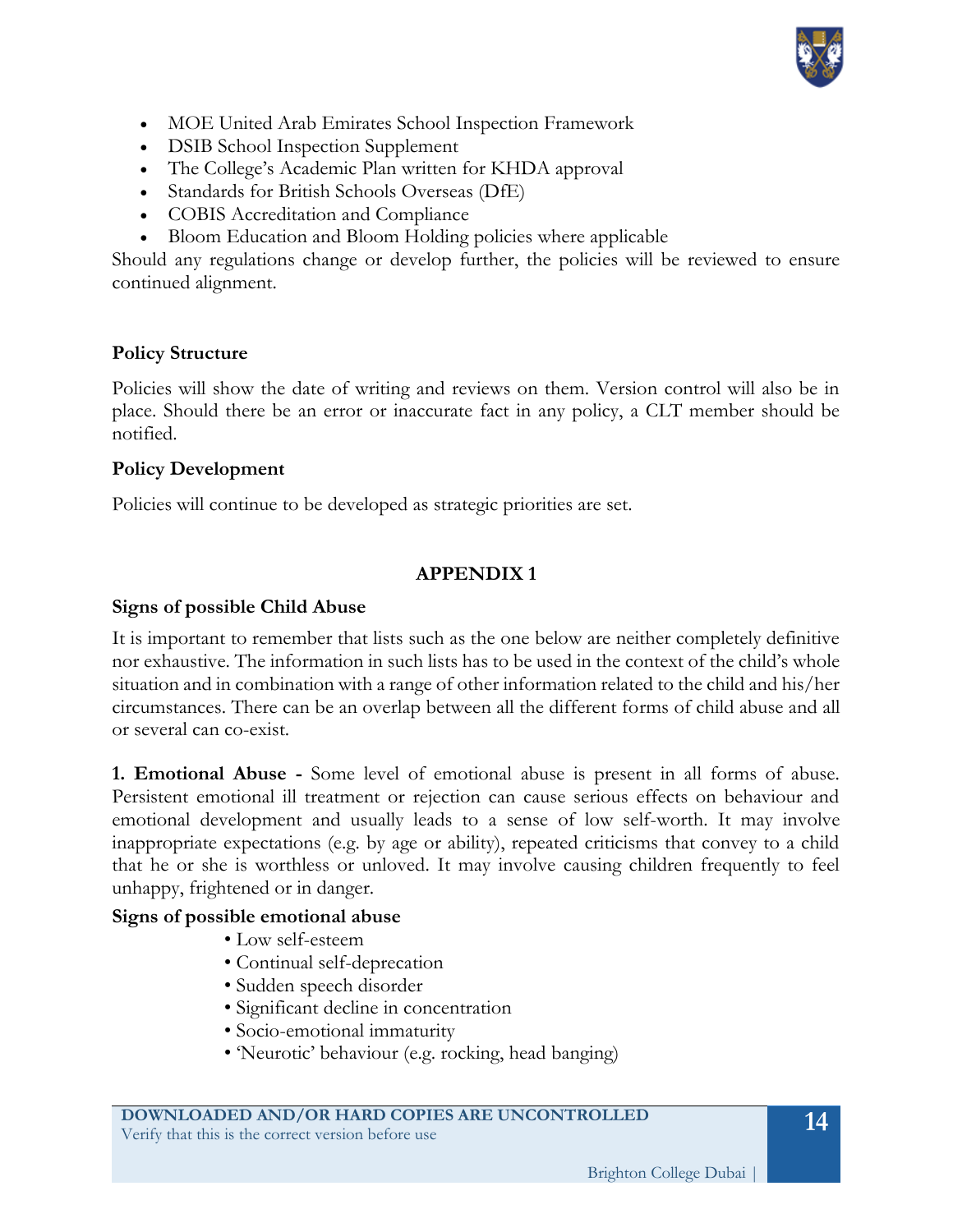

- Self-mutilation
- Compulsive stealing
- Extremes of passivity or aggression
- Running away
- Indiscriminate friendliness

**2. Neglect** – This refers to persistent or deliberate failure to meet a child's physical or psychological needs e.g. a failure to provide adequate food, clothing or shelter, failure to protect a child or failure to provide adequate medical care. It may also involve neglect or failure to give adequate response to a child's emotional needs.

## **Signs of possible physical neglect**

- Constant hunger
- Poor personal hygiene
- Constant tiredness
- Poor state of clothing
- Frequent lateness and/or unexplained non-attendance
- Untreated medical problems
- Low self-esteem
- Poor peer relationships
- Stealing

**3. Physical Injury** – This involves physical harm to a child e.g. hitting, shaking, scalding and may be deliberate or a result of failure to take adequate precautions. It can also include the deliberate withholding of physical needs e.g. food. It can involve the abuse of dangerous substances and alcohol.

## **Signs of possible physical abuse**

- Unexplained injuries or burns, particularly if they are recurrent.
	- Improbable excuses given to explain injuries.
	- Refusal to discuss injuries.
	- Untreated injuries, or delay in reporting them.
	- Excessive physical punishment.
	- Arms and legs kept covered in hot weather
	- Fear of returning home.
	- Aggression towards others.
	- Running away

When considering the possibility of non-accidental injury, it is important to remember that the injuries may have occurred for other reasons, e.g. genuine accidents or medical disorders.

**4. Sexual Abuse** – This involves the child being forced or coerced into participating in or watching sexual activity. The apparent consent of the child is irrelevant. The acts may involve physical contact, penetrative or non-penetrative. They may involve non-contact activities such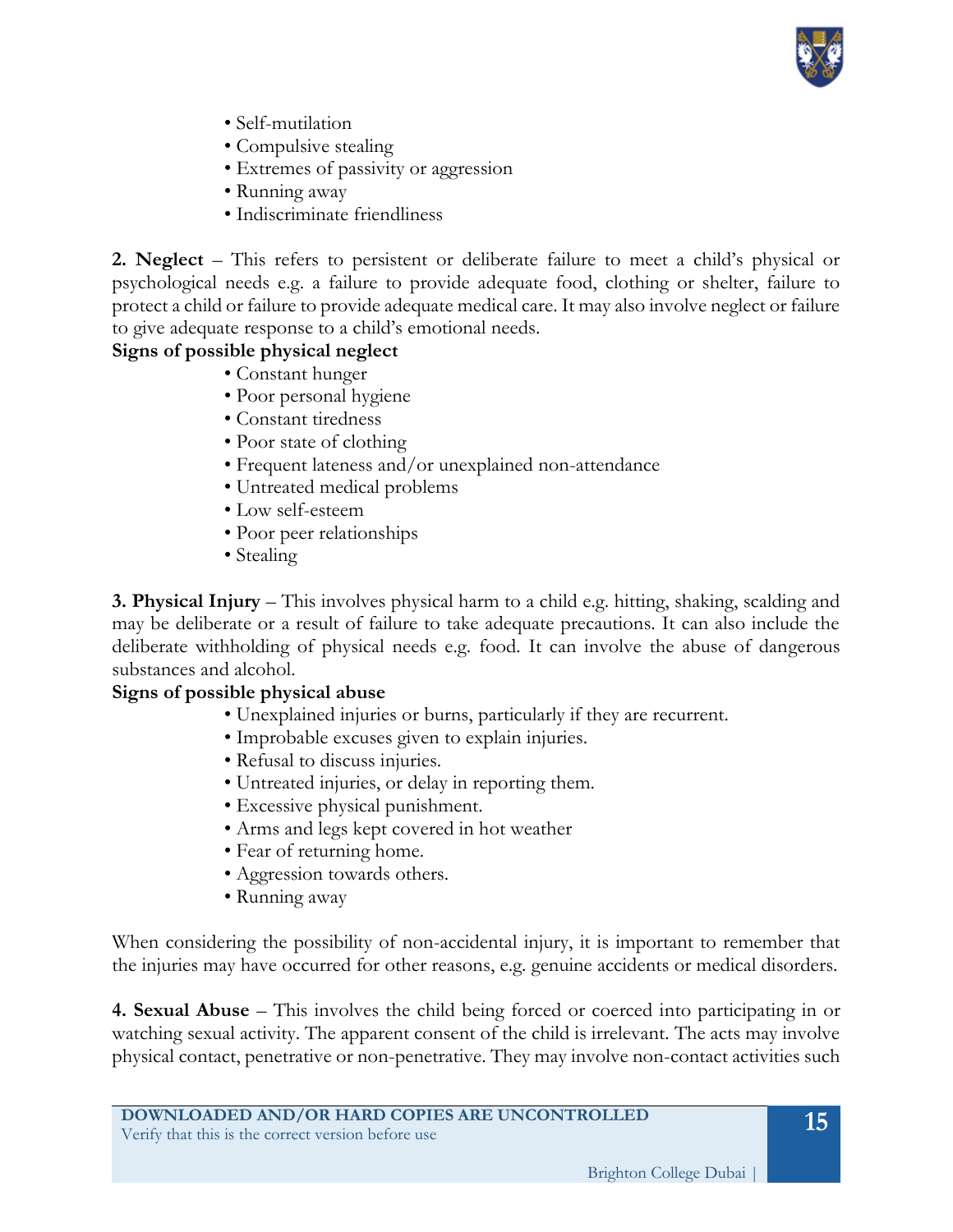

as involving children in looking at or in the production of pornographic material, watching sexual activities or encouraging children to behave in sexually inappropriate ways. This includes under-age sex.

Not all children are able to tell parents/adults that they have been assaulted and changes in behaviour may be a signal that something has happened. It is important to remember that in sexual assault there may well be no physical or behavioural signs.

## **Signs of possible sexual abuse**

- Lack of trust in adults or over-familiarity with adults
- Fear of a particular individual
- Social isolation withdrawal or introversion
- Sleep disturbance (nightmares, irrational fears)
- Running away from home
- Girls taking over the mothering role
- Reluctance or refusal to participate in physical activity or to change clothes for physical activities
- Low self-esteem
- Display of sexual knowledge beyond the child's years e.g. 'French kissing'
- Unusual interest in the genitals of adults or children or animals
- Fear of bathrooms, showers, closed doors
- Abnormal sexualised drawing
- Fear of medical examinations
- Developmental regression
- Poor peer relations
- Over-sexualised behaviour
- Compulsive masturbation
- Stealing
- Psychosomatic factors, e.g. recurrent abdominal pain or headache
- Sexual promiscuity
- Bruises, scratches, bite marks on top of the thighs or genital areas
- Itch, soreness, discharge, unexplained bleeding from the rectum, vagina or penis
- Pain on passing urine or recurrent urinary infection
- Stained underwear
- Unusual genital odour
- Anxiety/depression
- Eating disorder, e.g. anorexia nervosa or bulimia
- Discomfort/difficulty in walking or sitting
- Pregnancy particularly when reluctant to name father
- Venereal disease, sexually transmitted diseases
- Soiling or wetting in children who have been trained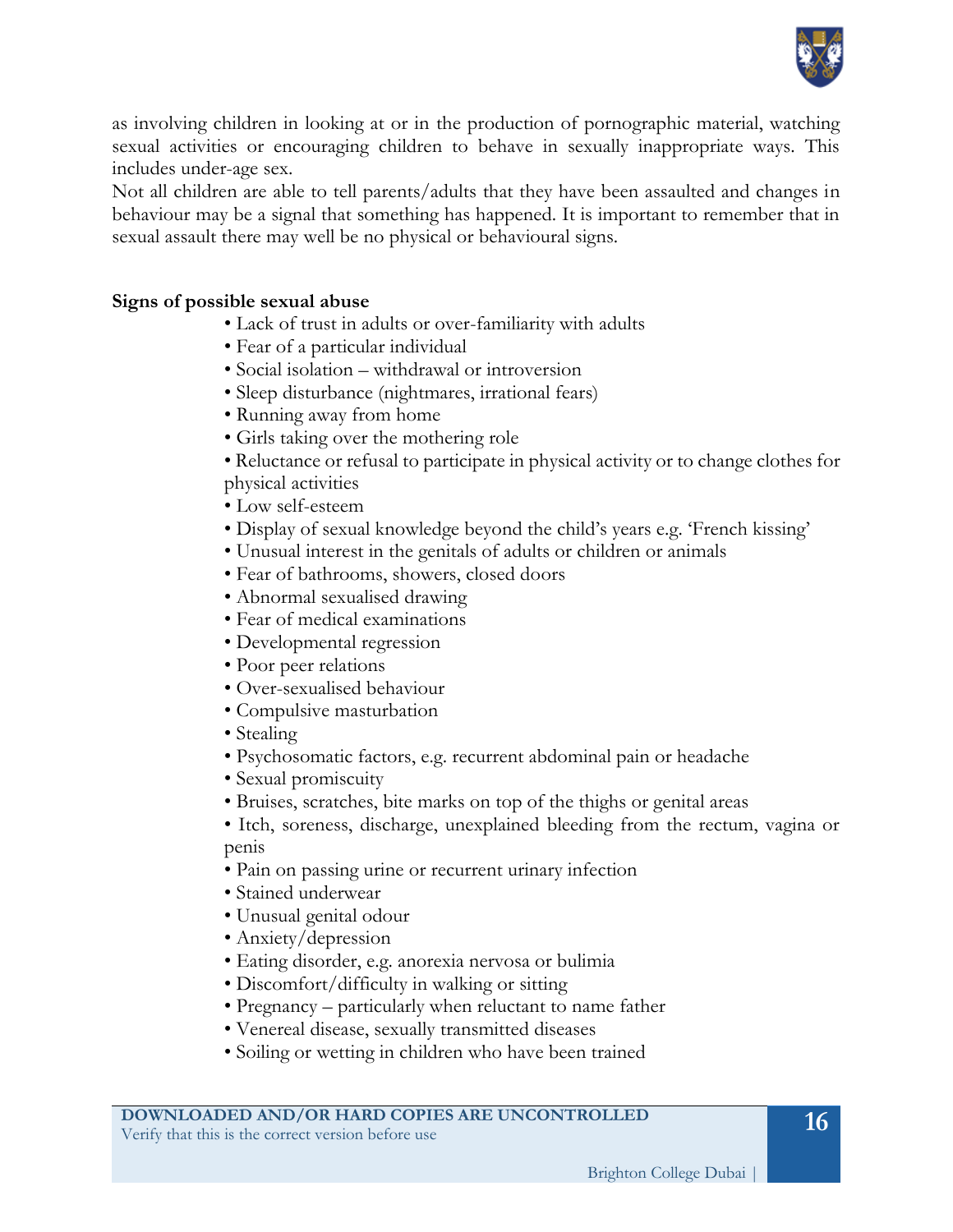

• Self-mutilation/suicide attempts

## **APPENDIX 2**

(Please complete this document by hand, not electronically)

## **DISCLOSURE/RECORD OF CONCERN FORM**

| Name of pupil:                                                                                                                                                                                                                            |  |  |
|-------------------------------------------------------------------------------------------------------------------------------------------------------------------------------------------------------------------------------------------|--|--|
| Class/Form:                                                                                                                                                                                                                               |  |  |
| Date of Birth:                                                                                                                                                                                                                            |  |  |
| Gender:                                                                                                                                                                                                                                   |  |  |
| Name & designation of reporting person:                                                                                                                                                                                                   |  |  |
| Date & time of recording:                                                                                                                                                                                                                 |  |  |
| Details of Discussion/Observation/concern:<br>Please keep factual – if you can include direct quotes from pupil, please show this<br>as a direct quote. Ensure you include if disclosure was overheard/third party<br>information/direct. |  |  |

**DO NOT QUESTION OR LEAD THE PUPIL DURING DISCLOSURE. Continue on an additional sheet if needed**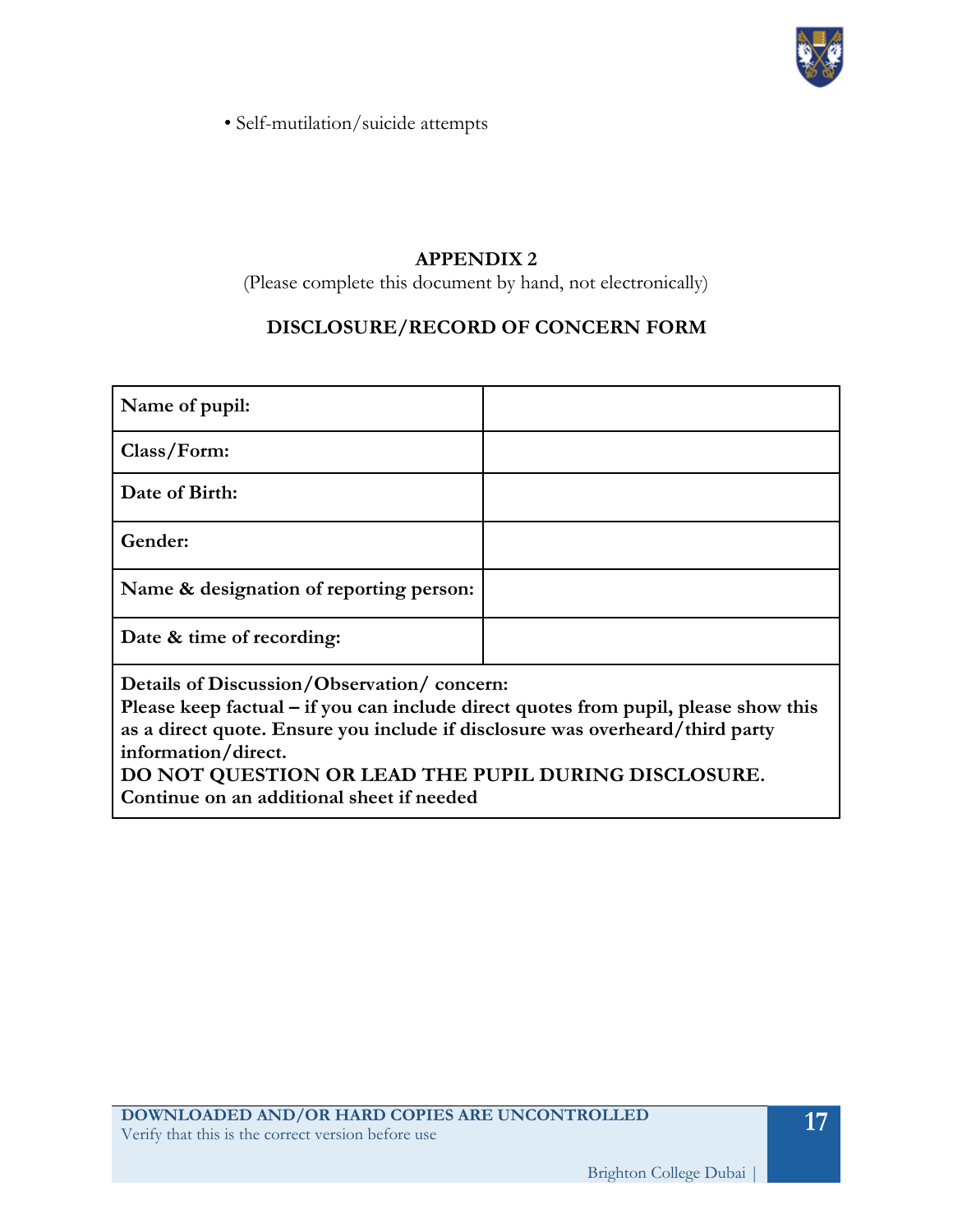

| Any action taken: |  |  |  |
|-------------------|--|--|--|
|                   |  |  |  |
|                   |  |  |  |
|                   |  |  |  |
|                   |  |  |  |
|                   |  |  |  |
|                   |  |  |  |
|                   |  |  |  |
|                   |  |  |  |
|                   |  |  |  |

| Action to be taken: |  |
|---------------------|--|
|                     |  |
|                     |  |
|                     |  |
|                     |  |
|                     |  |

**DOWNLOADED AND/OR HARD COPIES ARE UNCONTROLLED** Verify that this is the correct version before use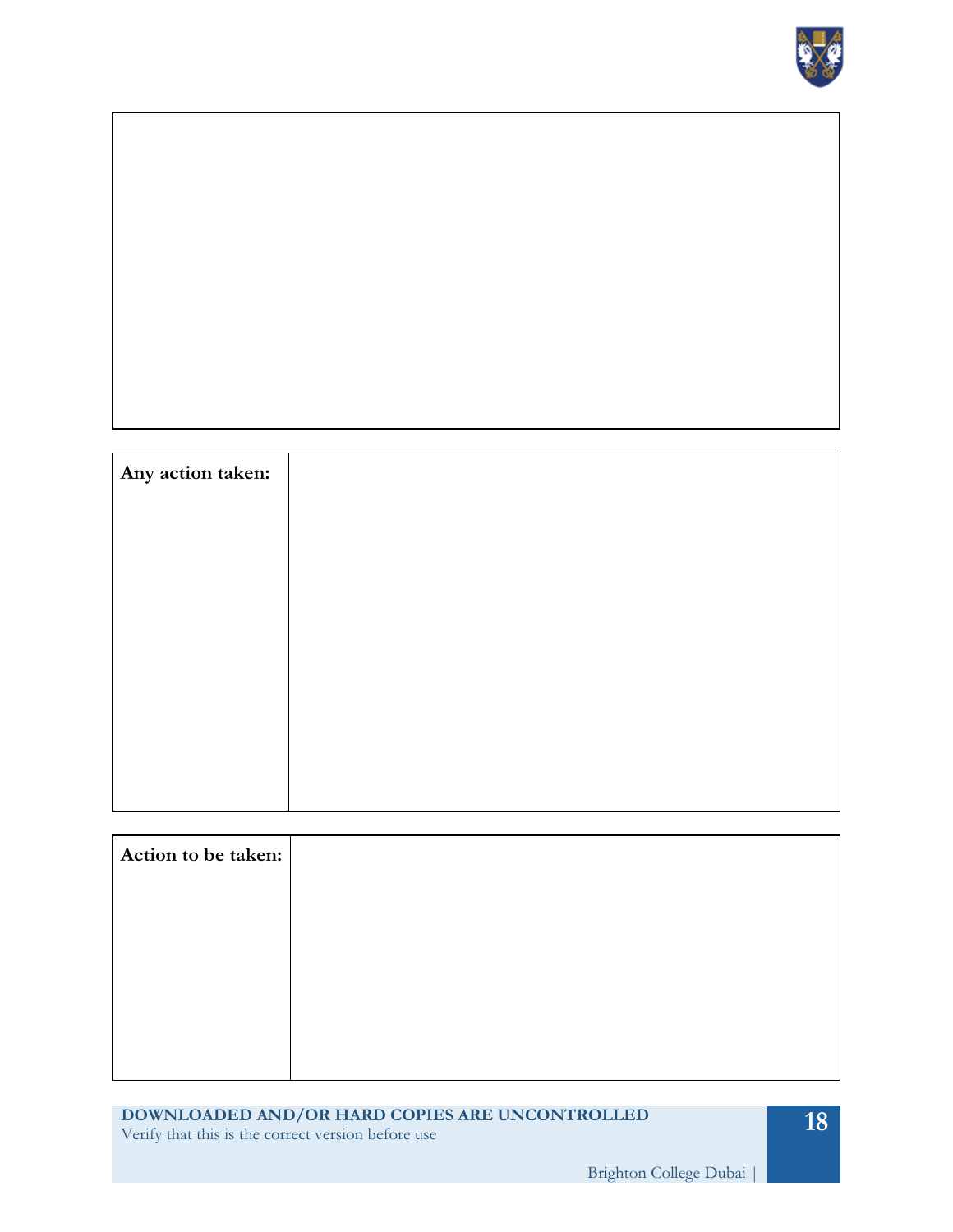

| Name of DSL                      |  |
|----------------------------------|--|
| Signature of<br>reporting person |  |

#### **APPENDIX 3**

#### **BODY MAP FOR REPORTING OF DISCLOSURE/CONCERN**

| Name of pupil:                          |  |
|-----------------------------------------|--|
| Class/Form:                             |  |
| Date of Birth:                          |  |
| Gender:                                 |  |
| Name & designation of reporting person: |  |
| Date & time of recording:               |  |

Indicate site of injury or concerning marks using a cross on the relevant area of the body map. Provide additional detail/ description in the space provided in the table underneath. Once completed, please pass on to the Designated Safeguarding Officer (Joe Donaghey) or the Deputy DSL (Sarah Brannon).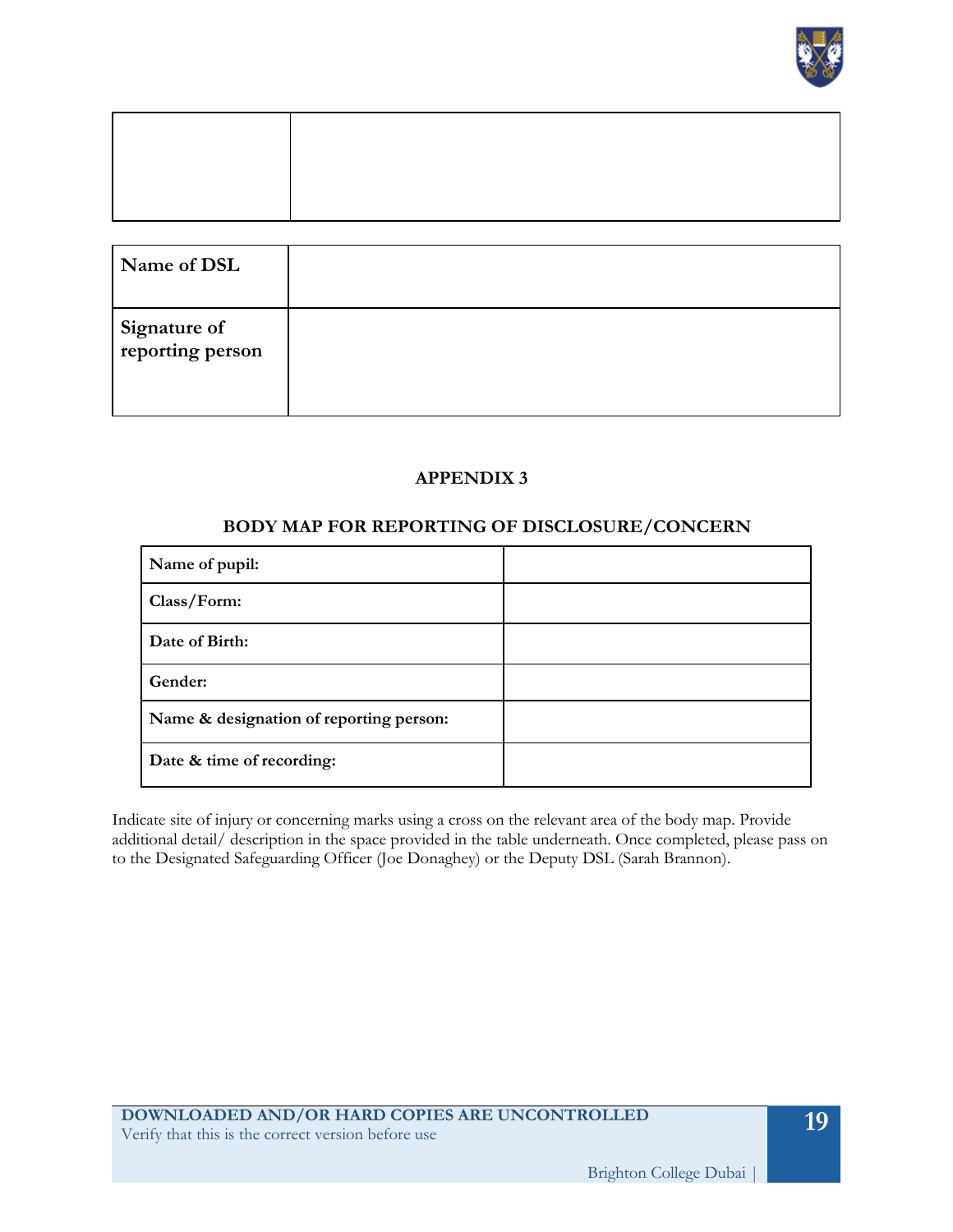



| Name of DSL                   |  |
|-------------------------------|--|
| Signature of reporting person |  |

## **APPENDIX 4**

## **WHAT TO DO ON SUSPICION OR DISCLOSURE**

#### **Stay Calm**

(Don't overreact. It is extremely unlikely that the child is in immediate danger)

#### **Listen, Hear and Believe**

(Don't probe for more information. Questioning the disclosure may affect how it is received at a later date)

#### **Give time for the person to say what they want**

(Don't make assumptions, don't paraphrase and don't offer alternative explanations)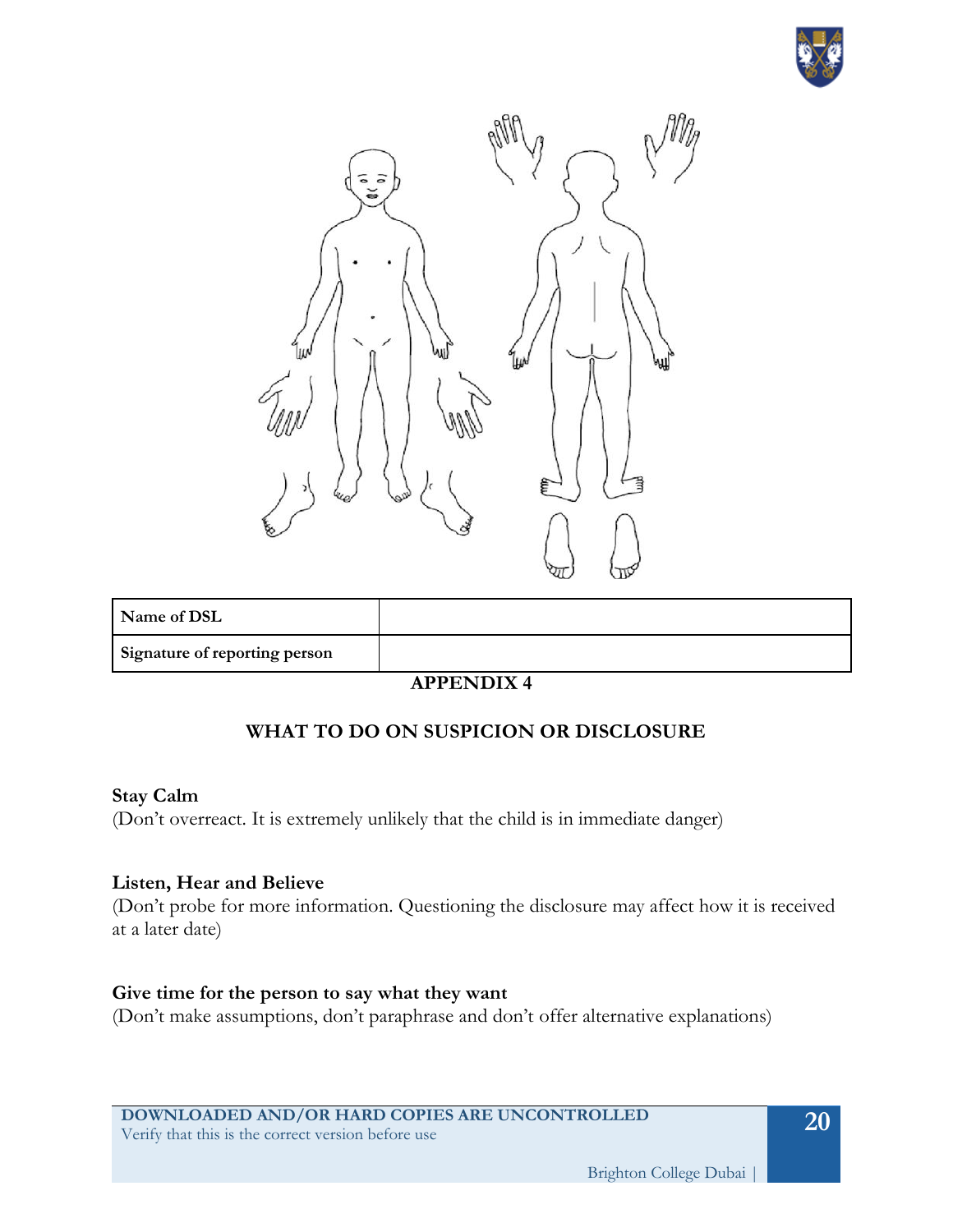

**Reassure and explain that they have done the right thing in telling. Explain that only those professionals who need to know will be informed** (Don't promise confidentiality to keep secrets or that everything will be OK - it might not be)

## **Act immediately in accordance with the procedures in this document**

(Don't try to deal with it yourself)

## **Record in writing as near as verbatim as possible and as soon as possible on CPOMS software or a written Disclosure/Record of Concern Form (Appendix 2)**

(Don't make negative comments about the alleged abuser)

## **Report to the Designated Safeguarding Lead who will inform the Head Master according to the procedure**

(Don't gossip with colleagues about what has been said to you)

## **Record Your Report (Appendix 2)**

(Don't make a child repeat an allegation unnecessary)

## **APPENDIX 5**

## **Pupil Monitoring Log**

| Name of pupil:                          |  |
|-----------------------------------------|--|
| Class/Form:                             |  |
| Date of Birth:                          |  |
| Gender:                                 |  |
| Name & designation of reporting person: |  |
| Date concern submitted:                 |  |

**DOWNLOADED AND/OR HARD COPIES ARE UNCONTROLLED** Verify that this is the correct version before use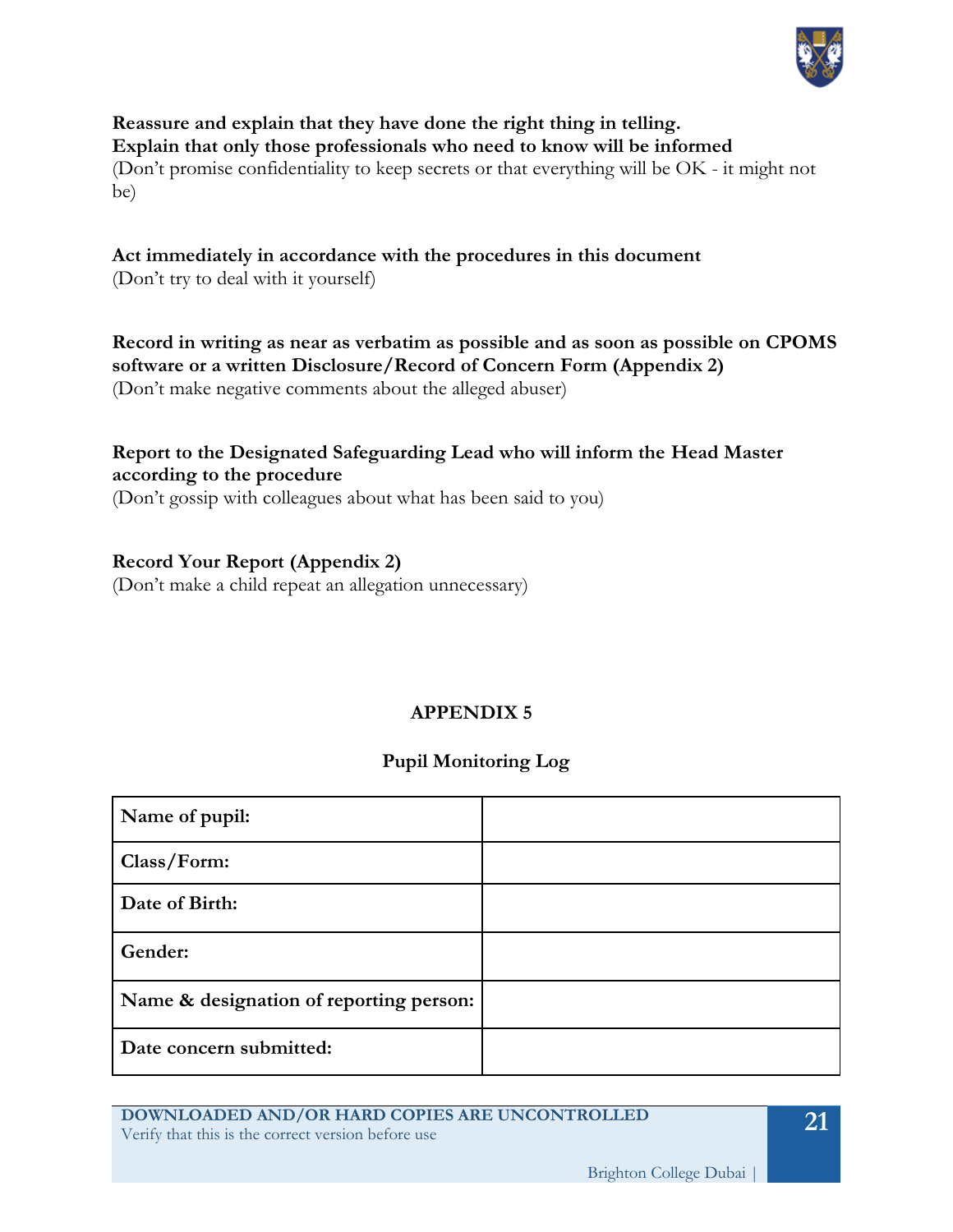

Log continuation on additional sheets: YES / NO

DSL Signature: ………………………… Date: …………………….…………….

# **APPENDIX 6**

## **Safeguarding Lead Responsibilities**

| Name              | Role                                            | Email                             |
|-------------------|-------------------------------------------------|-----------------------------------|
| Joe Donaghey      | Deputy Head Pastoral, DSL                       | jdonaghey@brightoncollegedubai.ae |
|                   | Sarah Brannon   Head of Prep School, Deputy DSL | sbrannon@brightoncollegedubai.ae  |
| <b>Katy Cooke</b> | Head of Pre-Prep, Deputy DSL                    | kcooke@brightoncollegedubai.ae    |
| Simon Crane       | <b>Head Master</b>                              | scrane@brightoncollegedubai.ae    |

## **Briefing Sheet for Temporary Staff**

**DOWNLOADED AND/OR HARD COPIES ARE UNCONTROLLED** Verify that this is the correct version before use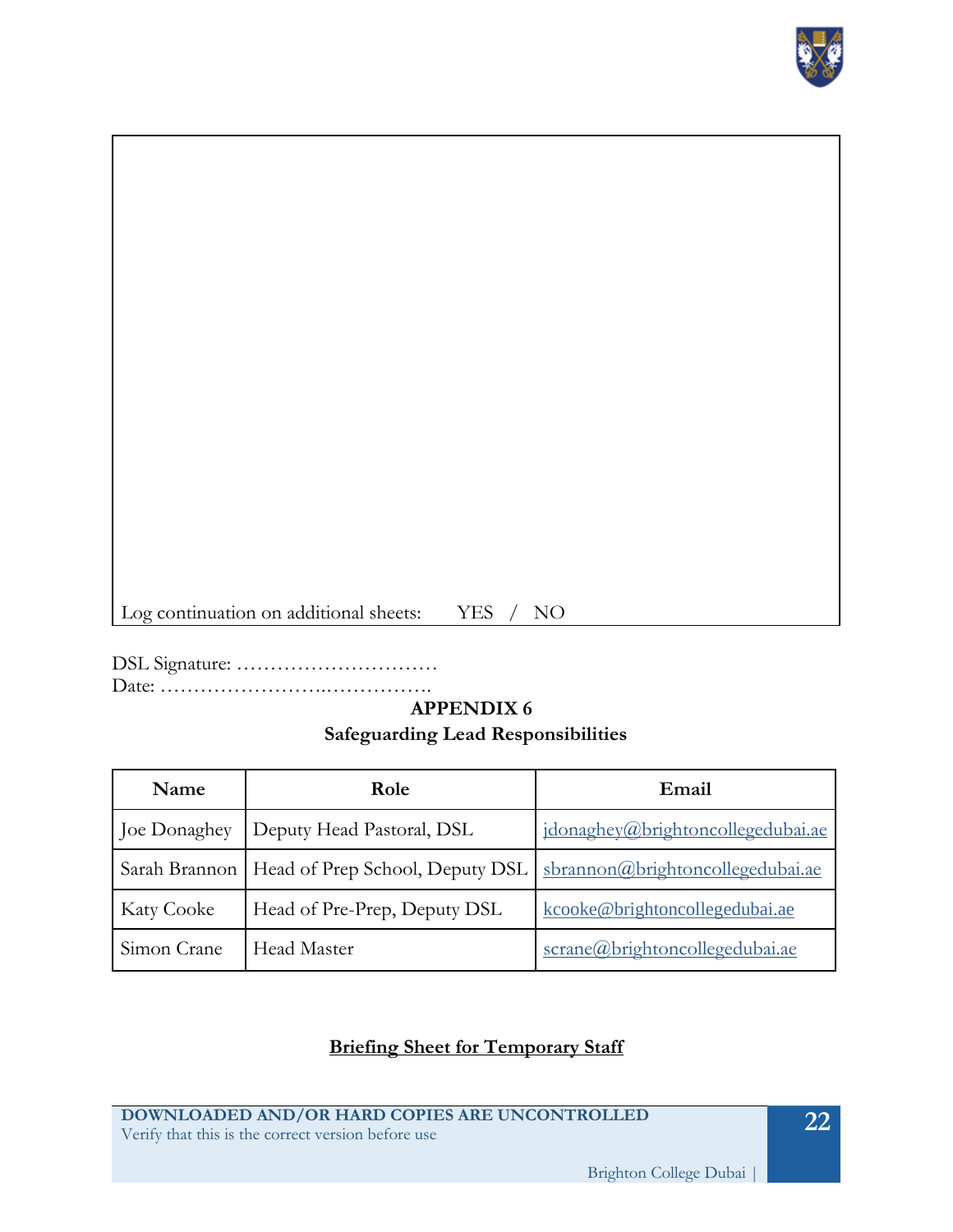

## **For staff on short contracts in Brighton College Dubai:**

While working in Brighton College Dubai, you have a duty of care towards the Head Master here. This means that at all times you should act in a way that is consistent with their safety and welfare.

In addition, if at any time you have a concern about a pupil or young person, particularly if you suspect or think they may be at risk of abuse or neglect, it is your responsibility to share that concern with the school Designated Safeguarding Lead (DSL), who is Joe Donaghey (Deputy Head Pastoral) or the Deputy Designated Safeguarding Lead, Sarah Brannon (Head of Prep School).

This is not an exhaustive list, but you may have become concerned as a result of:

- Observing a physical injury, which you think may have been non-accidental.
- Observing something in the appearance of a pupil or young person which suggests they are not being sufficiently well cared for.
- Observing behaviour that leads you to be concerned about a pupil or young person.
- A pupil or young person telling you that they have been subjected to some form of abuse.

In any of the circumstances listed here, you must write down what you saw or heard, date and sign your account, and give it to the DSL. This may be the beginning of a legal process – it is important to understand that legal action against a perpetrator can be seriously damaged by any suggestion that the pupil has been led in any way.

If a pupil talks to you about abuse, you should follow these guidelines:

- Rather than directly questioning the pupil, just listen and be supportive.
- Never stop a pupil who is freely recalling significant events, but don't push the pupil to tell you more than they wish.
- Make it clear that you may need to pass on information to staff in other agencies who may be able to help – do not promise confidentiality. You are obliged to share any information relating to abuse or neglect.
- Write an account of the conversation immediately, as close to verbatim as possible. Put the date and timings on it, and mention anyone else who was present. Then sign it, and give your record to the Designated Safeguarding Lead, who should contact the authorities/outside agencies if appropriate.

The school has a policy on safeguarding children and young people which you can find, together with the local procedures to be followed by all staff, in the Deputy Head Pastoral's Office - Joe Donaghey.